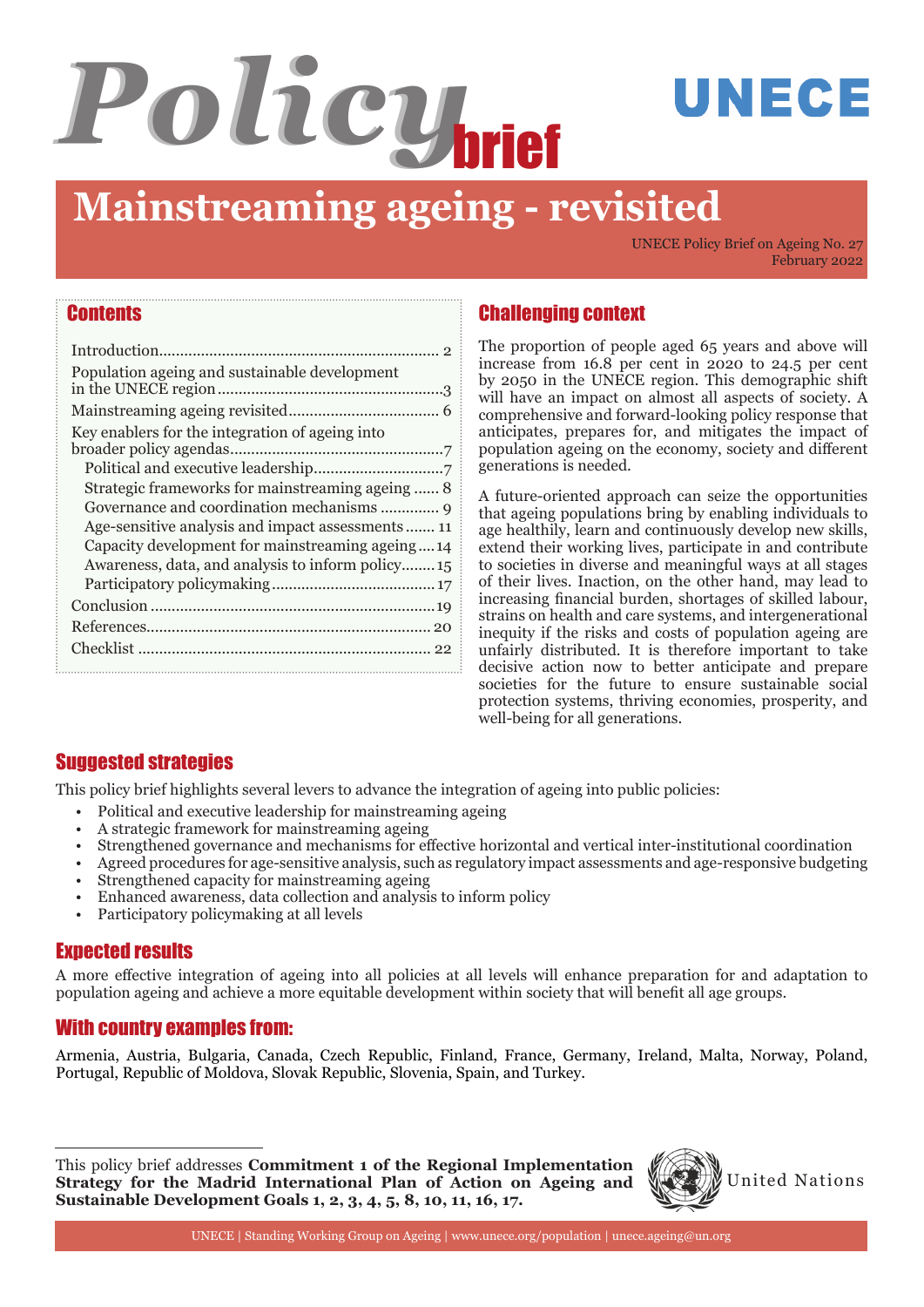**Introduction** Population ageing has social and economic implications for which societies need to prepare and to which they need to adapt. This requires a coordinated, whole-ofgovernment and whole-of-society effort.<sup>1</sup>

> Mainstreaming ageing as a recommended policy strategy was first introduced in the Madrid International Plan of Action on Ageing (MIPAA), 2002, calling for the integration of ageing into broader policy agendas on social and economic development and human rights. In the regional implementation strategy for MIPAA, UNECE member States committed to mainstreaming ageing with the goal of securing "gender-sensitive and evidence-based coordinated and integrated policies to bring societies and economies into harmony with demographic change" (MIPAA/RIS). The first UNECE Policy Brief on Ageing in 2009 defined mainstreaming ageing as "a strategy, process and multi-dimensional effort of integrating ageing issues into all policy fields and all policy levels" with the "ultimate objective (….) to achieve a more equitable development within a society that will benefit all social groups".<sup>2</sup>

> Twenty years onwards from the adoption of MIPAA/RIS, considerable progress has been made at all levels to enhance political attention and action on ageing and develop cross-cutting policy measures to respond to the challenges and realize the opportunities of ageing societies. The concept of mainstreaming ageing itself has evolved from a narrower focus on mainstreaming the concerns of older persons across sectorial policies to a more holistic, life-course oriented, gender-responsive, human rights-based and equitable approach that integrates the needed dual response to both population and individual ageing.3 The present policy brief revisits mainstreaming ageing by reviewing recent advances in this field, and calls for action to make the integration of ageing into broader policy agendas more systematic.





Source: ECE calculation based on United Nations, Department of Economic and Social Affairs, Population Division. 10-14 World Population Prospects: The 2019 Revision. 5-9

\_\_\_\_\_\_\_\_\_\_\_\_\_\_\_ <sup>1</sup> UNECE 2021e. <sup>2</sup> UNECE 2009. 8% 7% 6% 5% 4% 3% 2% 1% 0%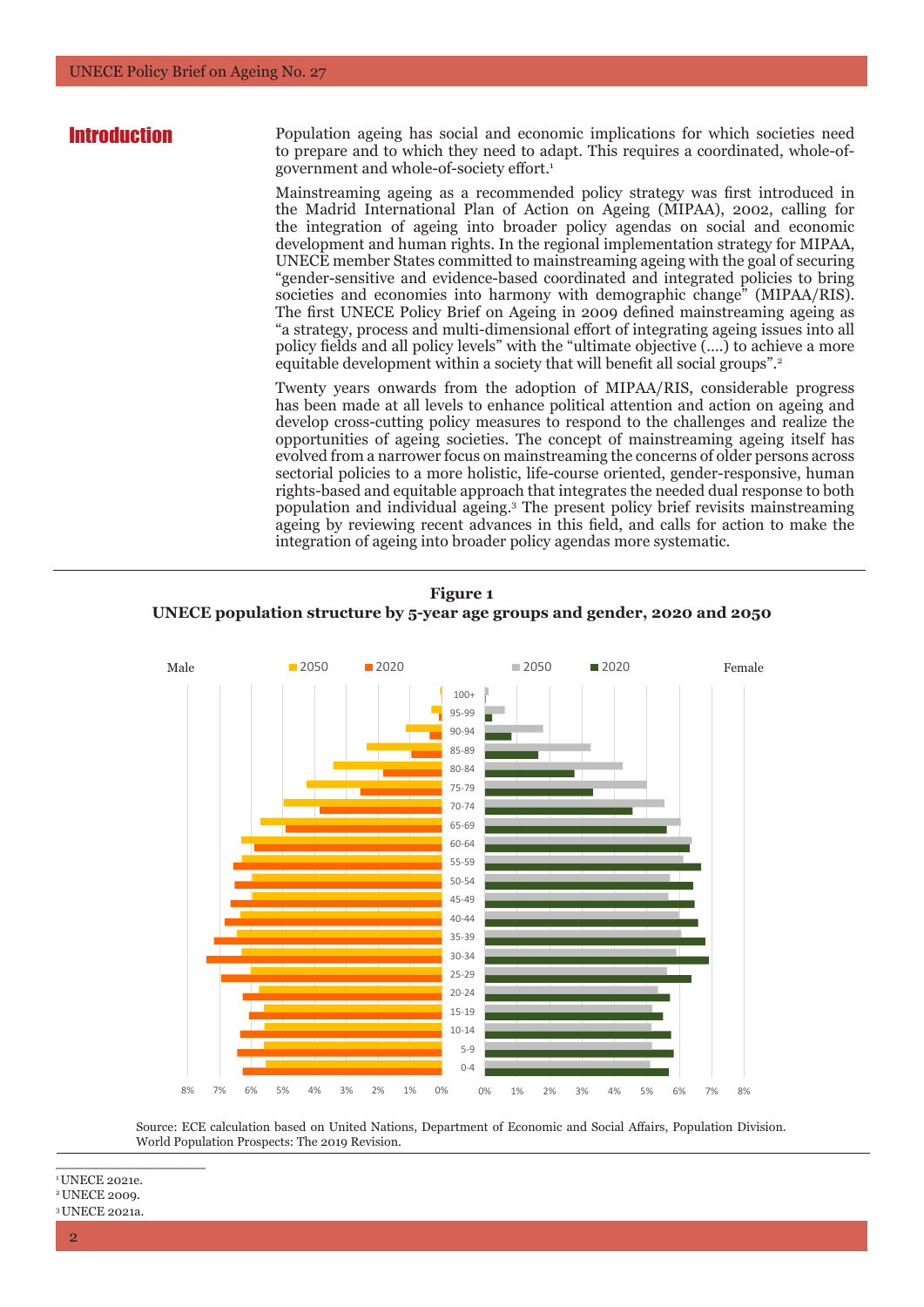#### **Population ageing** and sustainable development in the UNECE region

People in the UNECE region are living longer. Life expectancy at age 65 has increased from 16.3 years in 2000 to 18.9 years in 2020. This constitutes about two and a half additional life years gained since the adoption of MIPAA 20 years ago. Life expectancy remains higher for women than men. Women aged 65 today can expect to live another 20.3 years compared to 17.2 years for men on average in the UNECE region.4

*A shifting age structure* The proportion of people aged 65 years and above is projected to increase in the UNECE region from 16.8 per cent in 2020 to 24.5 per cent by 2050. At the same time, the share of children and youth (aged 0-24) is projected to decrease from 29.9 per cent in 2020 to 27.0 per cent in 2050 (see Figures 1 and 2). Averages of course mask regional diversity. In 16 countries of the UNECE region, older persons (aged 65 years and above) already make up over 20 per cent of the population, with the most aged populations living in Italy, Portugal, Finland, and Greece (over 22 per cent). By contrast, in four countries of Central Asia, the proportion of people aged 65 and above is still below 5 per cent (Tajikistan, Turkmenistan, Uzbekistan, and Kyrgyzstan), though it is projected to double by 2050.<sup>5</sup>





Source: ECE calculation based on United Nations, Department of Economic and Social Affairs, Population Division. World Population Prospects: The 2019 Revision.

> The median age of the population in the UNECE region is continually rising. It increased from 35.5 years to 39.5 years between 2000 and 2020, and it is projected to reach 43.9 years by 2050.6 Ten UNECE countries led by Italy, Portugal and Germany already today have median ages above the regional average projected for 2050.<sup>7</sup>

<sup>4</sup> UNDESA World Population Prospects: The 2019 Revision.

<sup>5</sup> Ibid. 6 Ibid.

<sup>7</sup> According to the UNDESA World Population Prospects, the median age in Italy was 47.3 in 2020, 46.2 in Portugal and 45.7 in Germany.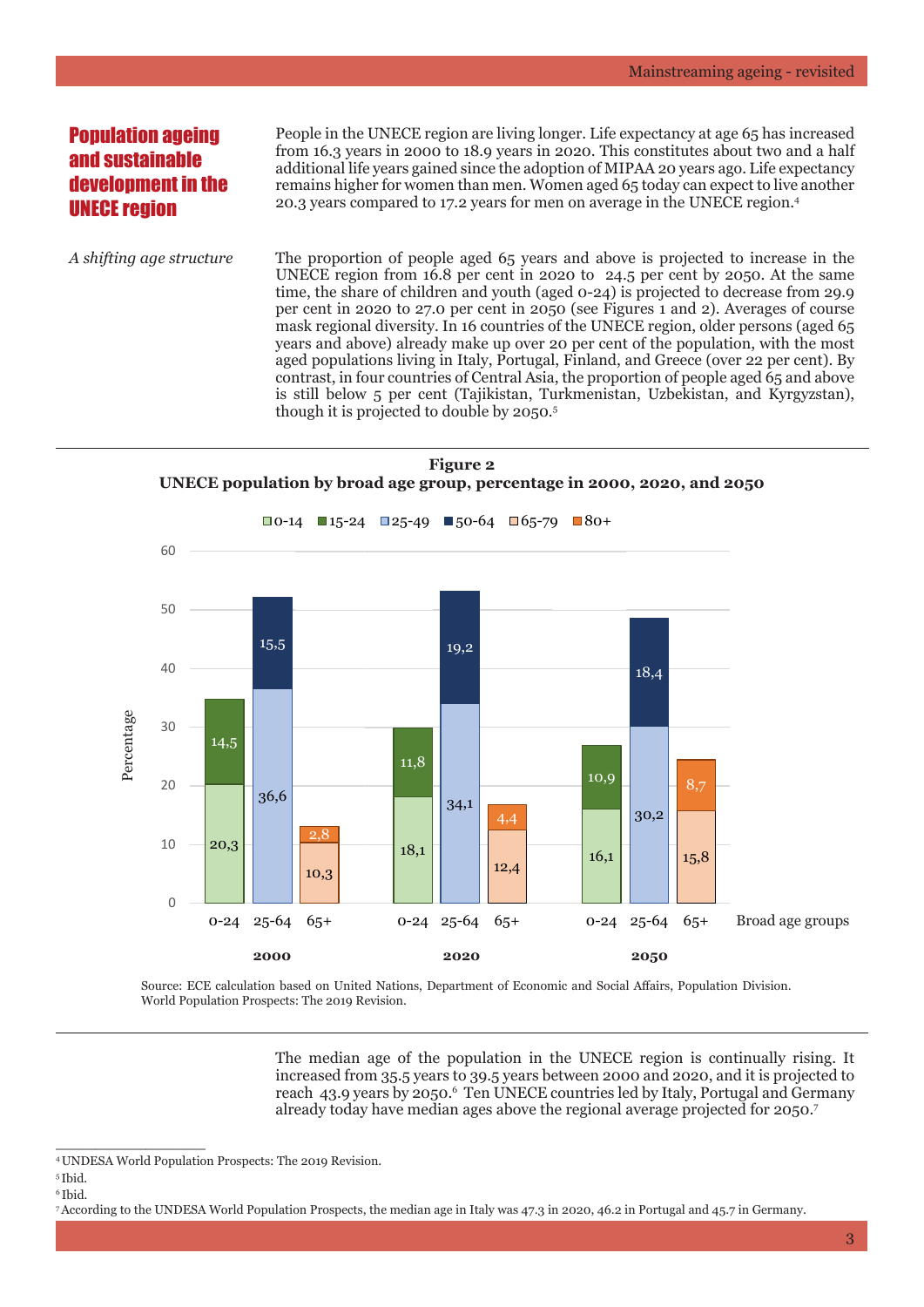| An ageing workforce                                                            | The gradual shift in the age structure of the population impacts the workforce and<br>the ratio between those of working age and those below or above it. <sup>8</sup> As is the case<br>for the general population, the median age of the working population is rising. <sup>9</sup> The<br>proportion of its overall size will be falling as fewer young people enter the workforce<br>while large population cohorts, the baby boomers, have or soon will be reaching<br>retirement age (see Figure 1). This can lead to staff shortages in certain sectors unless<br>mitigating measures are taken.                                                                                                                                                                                                                                                                                                                                                              |  |  |
|--------------------------------------------------------------------------------|----------------------------------------------------------------------------------------------------------------------------------------------------------------------------------------------------------------------------------------------------------------------------------------------------------------------------------------------------------------------------------------------------------------------------------------------------------------------------------------------------------------------------------------------------------------------------------------------------------------------------------------------------------------------------------------------------------------------------------------------------------------------------------------------------------------------------------------------------------------------------------------------------------------------------------------------------------------------|--|--|
|                                                                                | In 2000, there were $5$ people of working age $(15-64)$ for every person aged 65 and<br>above in the UNECE region. This figure has fallen to 3.9 in 2020 and population<br>projections estimate that there will only be 2.4 persons of working age for every<br>person aged 65 and above by 2050.                                                                                                                                                                                                                                                                                                                                                                                                                                                                                                                                                                                                                                                                    |  |  |
|                                                                                | The working population finances most public budgets through their contributions.<br>It will be difficult for a shrinking working-age population to support the pension<br>payments, health and care expenses, among others, for a growing proportion of<br>pensioners - unless more people work significantly longer in the future, or the source<br>of state incomes and the distribution of financial resources are altered. Enabling longer<br>working lives through investments in lifelong education, age-adapted workplaces,<br>reforms in employment and retirement policies, to name but a few, are key mitigating<br>measures preparing for this shift in age structure. <sup>10</sup>                                                                                                                                                                                                                                                                      |  |  |
| Rising demand for health<br>and long-term care<br>services                     | The use of health and care services increases with age. Especially, people of advanced<br>age (80+) require health and long-term care services, and their proportion in the total<br>population has increased from 2.8 per cent in 2000 to 4.4 in 2020 and is expected<br>to double to 8.7 per cent by 2050 (see Figure 2). Preparing health and long-term<br>care systems for growing demand, and promoting healthy ageing, is therefore a key<br>priority for societal adaptation to demographic ageing.                                                                                                                                                                                                                                                                                                                                                                                                                                                           |  |  |
| Growing old in smaller<br>and more diverse families                            | The size and composition of families change. People have fewer children and many<br>older persons, especially women, live alone. <sup>11</sup> According to the EU Statistics on Income<br>and Living Conditions, on average 86.8 per cent of people aged 75 and above either<br>live in a single-person household or live as a couple. <sup>12</sup> This has important implications<br>for the ability of families to provide support and care for older relatives who need<br>it. Most of the care provision for older persons has been and is being provided by<br>family members, but the potential 'pool' of family carers is shrinking as the number of<br>children decreases. <sup>13</sup> This requires adjustments in the way support and care in families<br>and communities is provided. It puts priority on enabling measures that support the<br>reconciliation of paid work and unpaid care, healthy ageing, and independent living<br>in older age. |  |  |
| Demographic change<br>challenges urban and<br>rural areas in different<br>ways | With increasing urbanization of the UNECE region, most people grow old in urban<br>areas. <sup>14</sup> As it is mainly the young and working age population who migrate to the<br>cities for higher education and work opportunities, many rural areas already today<br>experience more accentuated population ageing through population decline. <sup>15</sup><br>Societal adaptation to population ageing needs to be sensitive to the diversity of<br>challenges - and opportunities - that demographic change implies for local and<br>regional development. Policies should aim to reduce and prevent growing inequities<br>in living standards, opportunities, and access to services based on the place of living.                                                                                                                                                                                                                                           |  |  |

<sup>&</sup>lt;sup>8</sup>The working-age population is typically defined as those aged 15 to 64, i.e. the age group between the end of compulsory education in majority of countries and retirement age. In practice, however many young people remain in full-time education beyond age 15, and numerous older adults remain in labour force after the age of 65.

<sup>9</sup> ILOSTAT – Data on Median age of the labour force https://ilostat.ilo.org/topics/population-and-labour-force/.

<sup>&</sup>lt;sup>10</sup> UNECE 2017.

<sup>&</sup>lt;sup>11</sup> UNECE 2020.

<sup>12</sup> See 2020 AAI EU results for the indicator 3.3 (https://statswiki.unece.org/display/AAI/II.+Results ).

<sup>13</sup>UNECE 2019.

<sup>14</sup> UNECE 2020.

<sup>15</sup> European Commission 2021a.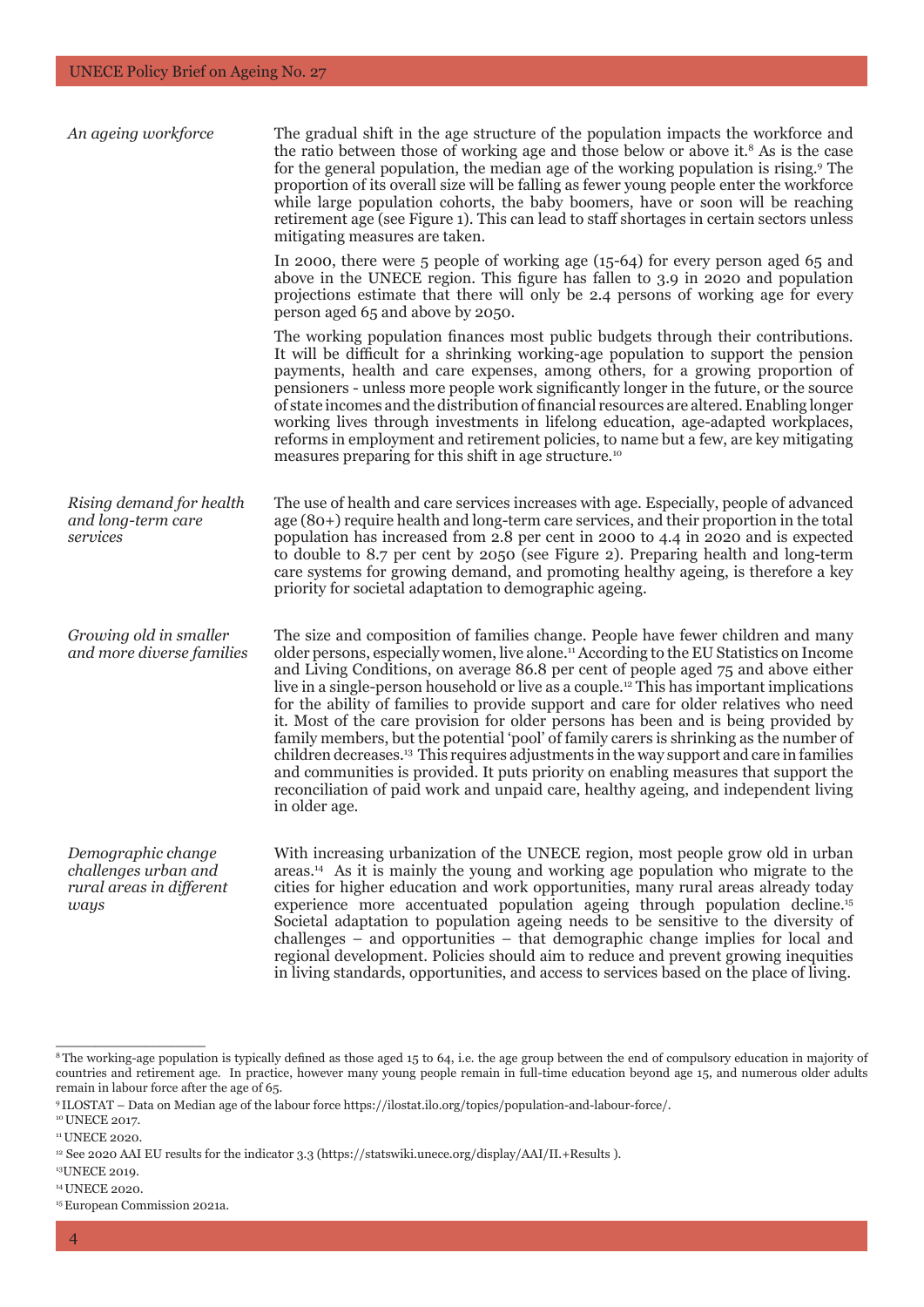*Migration flows impact the speed of demographic change*

*People age in an environment of transformative economic, environmental, social, and technological change*

*Population ageing and the 2030 Agenda for Sustainable Development*

Demographic change, including through domestic and international migration, is leading to population decline in some countries (and regions) in Central, Eastern, South-Eastern and Southern Europe.16 International migration of skilled labour that temporarily helps address staff shortages, including in the health and care sector of more aged societies, in turn poses significant challenges for countries with outmigration of the working age population.

It is important to consider demographic change in the context of the broader trends and challenges that mark our era, bringing challenges as well as opportunities for societal adaptation. The characteristics of future generations of older people will change – they will be more educated and digitally connected than older generations today. Today's youth is ageing in an environment that differs significantly from that experienced by previous age cohorts. Hence, their individual as well as collective life experiences and opportunities in areas as diverse as education, technology, housing, family formation, work-life balance, job security, social protection, healthy environments, peace, and security will be different.

The ongoing demographic transition in the region will shape the society of the future. Population ageing challenges current welfare systems, labour markets, and economies, while influencing the conditions for future social and economic development. That said, the costs of ageing can be mitigated, and the potentials of healthy longevity be realized, through adequate preparation. A future-oriented policy response depends on understanding the transformative power of demographic change in interaction with other key factors shaping our time: globalisation, growing inequalities, environmental degradation, climate change, global migration, digitalization, and the changing nature of work, to name but a few.

The comprehensive, cross-cutting, and universal nature of the 2030 Agenda for Sustainable Development, adopted in 2015, and the actions required to implement it, provide an opportunity for integrating an ageing perspective in forward-looking international and national development agendas. In the context of its pledge of 'leaving no-one behind', the agenda addresses children, youth, and older persons in vulnerable situations in several of its development goals and targets.

The objectives of sustainable development and bringing societies and economies into harmony with demographic change are closely connected. Ageing-related policies contribute to fulfilling the goals of the 2030 Agenda by enabling people of all ages to contribute to sustainable development as 'active agents of societal development'.17 For example, Sustainable Development Goal 4 calls for better access to quality education and the development and promotion of lifelong learning opportunities and continued skills development throughout the life course. This is key to preparing individuals for longer productive lives by ensuring that their skills and knowledge are and remain relevant to labour market developments and technological change throughout and beyond their active working lives. Figure 3 provides an overview of contributions of ageing-related policies towards achieving the sustainable development goals.

An overview of ageing-related policies and priorities in voluntary national reviews (VNRs) shows that out of the 158 submitted VNRs between 2016 and 2019 over two thirds included some reference to ageing. Many acknowledged that population ageing would have implications for the achievement of the SDGs including increased demand for basic services, the need to adapt physical environments to the needs of older persons and increased pressure for funding of social services, healthcare, and pensions. Several countries mentioned older persons under specific SDGs, but the review also noted that ageing-related policies and priorities are still absent in many national plans and sustainable development strategies.<sup>18</sup>

<sup>&</sup>lt;sup>16</sup> Albania, Belarus, Bosnia and Herzegovina, Bulgaria, Croatia, Georgia, Greece, Hungary, Italy, Montenegro, Poland, Republic of Moldova, Russian Federation, Serbia, and Ukraine had negative population growth in 2020 according to World Bank Data. Among them, Albania, Bosnia and Herzegovina, Bulgaria, Croatia, Georgia, Greece, Montenegro, Poland, and Republic of Moldova had a negative net migration rate for the period 2015- 2020, meaning that there were more people emigrating from the countries than people migrating to the countries.

<sup>17</sup> United Nations, HelpAge International and AARP, 2017.

<sup>18</sup> UN DESA 2019.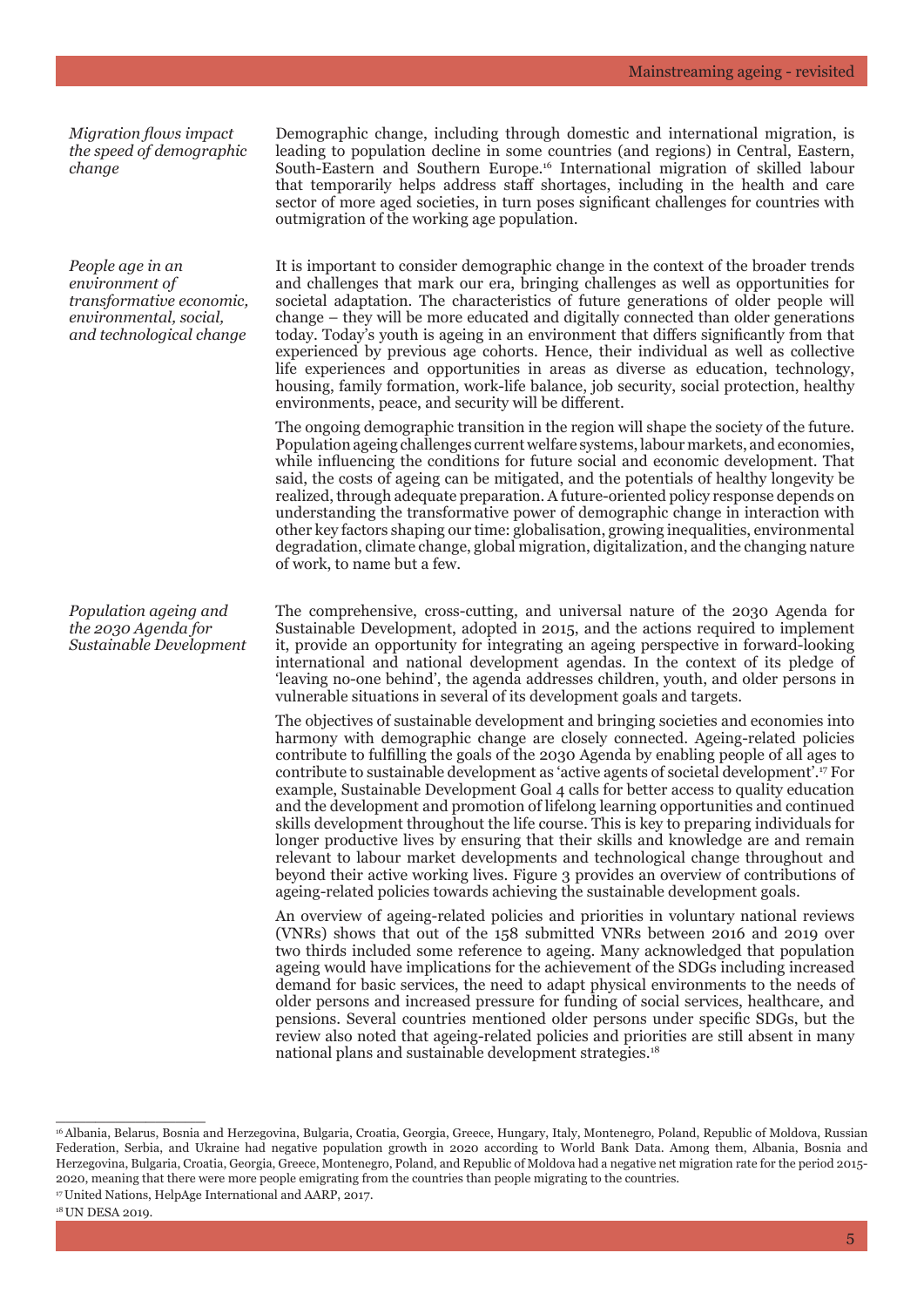#### **Figure 3 Adaptation to population ageing contributes to sustainable development**

1. Population ageing can spur economic growth while maintaining fiscal **SUSTAINABLE** sustainability, but policies and behaviour **DEVELOPMENT** play important roles.

2. Establishing universal social protection with adequate benefits is key to reducing poverty and inequality and to promoting social inclusion (SDGs 1, 8 and 10).

3. Promoting lifelong health and preventive care to maintain maximum functional capacity of individuals can improve health and wellbeing (SDG 3).

4. Investing in education and health and well-being for all, including lifelong learning, can improve productivity and maintain economic growth even as the share of working-age population shrinks (SDGs 3 and 4).

5. Promoting gender equality in employment and adopting familyfriendly policies can improve labour force participation and lead to more rapid economic growth (SDGs 5 and 8).











6. Fostering a balanced approach to financing old-age consumption can help to ensure generational equity and fiscal sustainability (SDGs 8 and 10).

7. Adopting social security reforms that consider the widening gap in longevity by socio-economic status can help reduce inequality (SDG 10).

8. Creating age-friendly cities and communities contributes to making cities and human settlements inclusive and safe  $(SGD 11)$ .

9. Eliminating age-related discrimination, including age barriers in employment, can reduce inequality, increase productivity and promote economic growth (SDGs 8, 10, and 16).

10. Improving data collection and analysis of population and economic linkages can provide vital new evidence for policymaking (SDG 17).

Source: Adapted from UNDESA World Population Ageing 2019: Highlights, p. 27-28 on Policy implications for achieving the SDGs.

#### **Mainstreaming** ageing revisited

MIPAA called upon national governments to mainstream ageing and the concerns of older persons into national development frameworks and poverty eradication strategies. It further highlighted the importance of institutional follow-up through the establishment of agencies on ageing and national committees, including civil society representatives and organisations of older persons, which could serve as national advisory and coordinating mechanisms on ageing. It stressed the important role of effective organization of older persons, educational, training and research activities, data collection and analysis, including gender- and age-specific information for policy planning, monitoring and evaluation for the plan's implementation.19

Despite the considerable progress in ageing-related policy made over the past 20 years, the development of more systematic approaches to mainstreaming ageing is still in its early stages – both at international and national level. To support countries with the systematic integration of ageing issues in social and economic development agendas, the UNECE Standing Working Group on Ageing issued new Guidelines for Mainstreaming Ageing in 2021 (see Box 1).<sup>20</sup> They recommend building a mainstreaming approach that is human rights-based, life-course-oriented, evidencebased, gender-responsive and equitable, and aligned with relevant international policy agendas.The Guidelines call upon governments to consider ageing from both a societal and individual perspective, recognizing and addressing the diversity in needs, rights, and opportunities at all ages through coordinated and integrated policies. A lifecourse perspective on ageing shifts attention from a focus on older age to considering the evolving needs, and vulnerabilities, of individuals across their entire life span. All generations are impacted by demographic change and are instrumental in bringing policy adaptations to success.

 $\overline{\phantom{a}}$  , where  $\overline{\phantom{a}}$  , where  $\overline{\phantom{a}}$  , where  $\overline{\phantom{a}}$ 19 MIPAA, 2002, para 119. <sup>20</sup> UNECE 2021a.

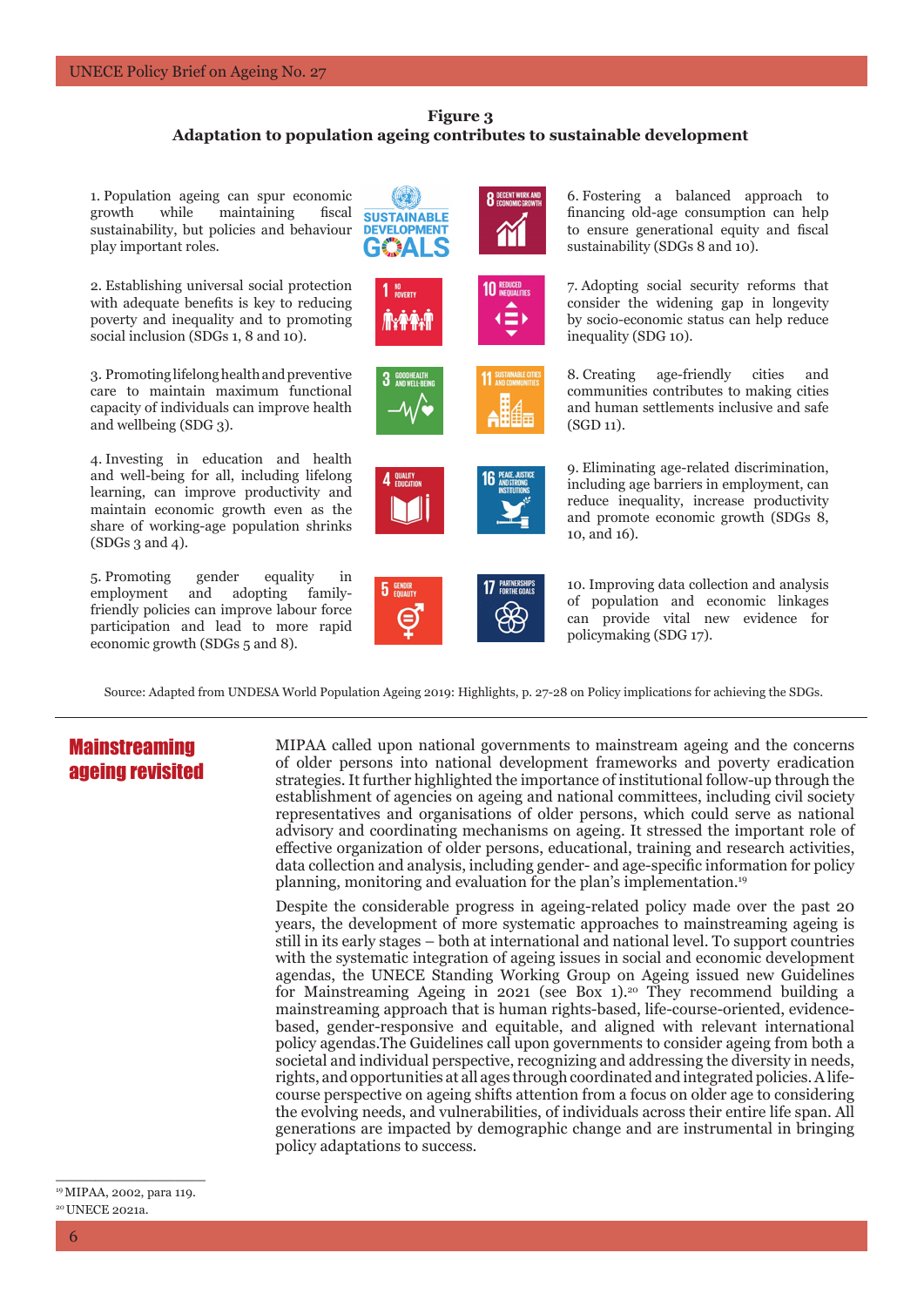## BOX 1

#### UNECE Guidelines for Mainstreaming Ageing

The Guidelines for Mainstreaming Ageing provide policymakers with suggestions on how to advance or improve their mainstreaming efforts, considering ageing both from a societal and individual life-course perspective. They outline five stages that support countries in establishing a Strategic Framework for Mainstreaming Ageing:

**Stage 1 - Getting Started** - outlines preparatory activities, including making the case for mainstreaming, securing political commitment, carrying out a stakeholder mapping and analysis and setting up a team to develop the Strategic Framework.

**Stage 2 - Analysis** - proposes to carry out a situation analysis and take stock of the policy context, data situation and existing mainstreaming mechanisms to identify the gaps.

**Stage 3 - Vision and Directions** - focuses on identifying the strategic directions for the Framework and supports formulating the vision, goals, objectives and expected outcomes for mainstreaming ageing.

**Stage 4 - Identification of Activities** - helps defining specific activities to support mainstreaming ageing. Emphasis is put on the importance of instituting a coordination mechanism and selecting implementing partners.

**Stage 5 - Monitoring and Evaluation** - suggests establishing a mechanism that helps measure and evaluate progress over time and fosters continual adjustment and improvement of mainstreaming efforts.

The Guidelines are available on unece.org/mainstreaming-ageing.

#### Key enablers for the integration of ageing into broader policy agendas

*Political and executive leadership*

\_\_\_\_\_\_\_\_\_\_\_\_\_\_\_

The following sections discuss progress made across several key dimensions of mainstreaming ageing, and identify steps that could be taken to strengthen the integration of ageing into broader policy agendas going forward.

As populations age gradually, for many countries the tangible effects of the demographic transformation they are undergoing will only be felt critically in decades to come. In the absence of public pressure for action today, political and institutional foresight is needed to develop a long-term perspective for sustainable social and economic development in ageing societies. Leadership at all levels is key to enhancing awareness and enabling a concerted and coordinated response across government and society.<sup>21</sup>

Political leadership is instrumental in creating a shared understanding, ownership, and responsibility for this endeavour across political parties, parliaments, and government. To advance this, addressing population ageing should be fully considered as a crosscutting responsibility in the strategic and long-term government programmes for sustainable development and followed up by ageing-specific policies. In recent years, a number of UNECE countries have addressed population ageing as a challenge for long-term sustainable development in their national development strategies (e.g. Hungary, Republic of Moldova, Turkey, Spain).

Several intergovernmental leadership initiatives in the region also have raised attention to ageing. In 2020-21, Germany, Portugal and Slovenia, used their Trio-Presidency of the Council of the European Union to call for action on ageing. Under Portuguese Presidency in 2021, the Council adopted Conclusions on Mainstreaming Ageing in Public Policies, encouraging the development of strategic frameworks for mainstreaming ageing at the national level.<sup>22</sup>

<sup>21</sup> UNECE 2021. Political commitment. How to build the case for a Strategic Framework for Mainstreaming Ageing? UNECE Toolkit for Mainstreaming Ageing available on unece.org/mainstreaming-ageing.

<sup>22</sup> https://data.consilium.europa.eu/doc/document/ST-6976-2021-INIT/en/pdf, para 26.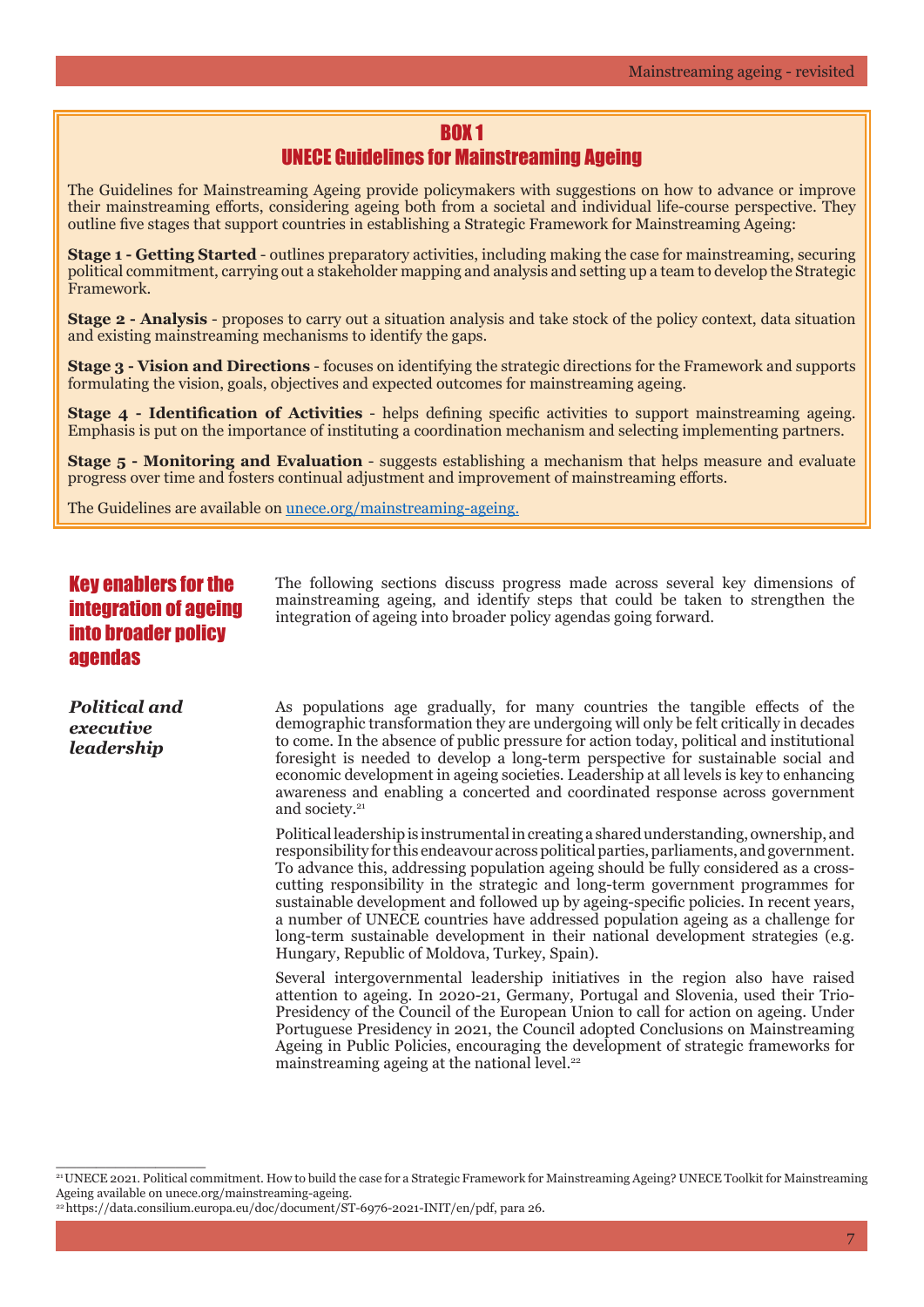#### Trio Presidency of Germany, Portugal and Slovenia calls for action on ageing

Germany, Portugal, and Slovenia held the presidency of the Council of the European Union during the 18-month period from July 2020 to December 2021. In their joint declaration they called for mainstreaming ageing in all policy fields "to help societies and economies adapt appropriately to demographic change with a view to societies that accommodate the needs and interests of all ages, strengthening social inclusion and solidarity between the generations (…) adopting a life-course approach to ageing to the benefit of all generations and society as a whole".

Through international conferences and Council Conclusions, Germany put the emphasis on human rights of older persons in the era of digitalisation, Portugal on mainstreaming ageing in public policies, and Slovenia on the life-course approach and intergenerational cooperation to combat ageism. National and regional older people's organisations were actively involved in shaping the debate, co-organising two international conferences on ageing held in 2020 and 2021. Under the Trio Presidency the Council of the European Union adopted two Conclusions on "Human Rights, Participation and Well-being of Older Persons in the Era of Digitalisation" (Germany) and "Mainstreaming Ageing in Public Policies" (Portugal). .

*Source: Trio Presidency Declaration on Ageing, 2020.*

Another example of raising awareness on the importance of a coordinated response to population ageing is the demographic resilience programme of the UNFPA Regional Office for Europe and Central Asia presented below.<sup>23</sup>

#### Demographic Resilience Programme for Europe and Central Asia - UNFPA

In 2020, the UNFPA Regional Office for Eastern Europe and Central Asia launched a 'Demographic Resilience Programme for Europe and Central Asia'. The programme aims to assist countries in the region with strengthening their capacity to understand and anticipate the population dynamics they are experiencing. It aims to ensure they have the skills, tools, political will and public support to manage them. A *Decade of Demographic Resilience* was launched in December 2021 at a Ministerial Conference on "Shaping Europe's Demographic Future" in Sofia, Bulgaria. During the Decade, a bi-annual Demographic Resilience Forum will take stock of progress, sustain political support, and showcase successful new initiatives to address demographic change. The 'Sofia Alliance' – a member States-led policy and practice community facilitated by UNFPA – contributes to achieving the goals of the Decade by offering interested parties a platform to receive support, and share experiences, in addressing challenges and harnessing opportunities related to demographic change in areas such as population ageing, migration, rural revitalization, empowering young people, gender equality, financing of social policies, and enabling people to have the number of children they want.

*Source: UNFPA, 2020.* . . . . . . .

*Strategic frameworks for mainstreaming ageing*

 $\overline{\phantom{a}}$  , where  $\overline{\phantom{a}}$  , where  $\overline{\phantom{a}}$  , where  $\overline{\phantom{a}}$ 

Since the adoption of MIPAA/RIS in 2002, most countries in the UNECE region have developed national ageing strategies and action plans that address the needs of older persons and societal adaptations to population ageing across policy sectors. Recent examples include Albania, Belarus, Bulgaria, Czech Republic, Finland, Kazakhstan and Poland).<sup>24</sup>

National ageing policies however generally do not make specific provisions for mainstreaming ageing into broader policy agendas, beyond the defined scope of the respective policy. Investing in strengthening cross-sectoral awareness, joint ownership and coordination of ageing-related policy can enhance the implementation and impact of existing ageing policies. Steps in this direction could be done through revisions of existing policy frameworks on ageing or developed independently through administrative and institutional adjustments.

<sup>23</sup> https://eeca.unfpa.org/sites/default/files/resource-pdf/156\_1\_pager\_decade\_of\_demres\_r2.pdf.

<sup>24</sup> For more details, see national reports on MIPAA/RIS implementation: https://unece.org/population/ageing/review-and-appraisal.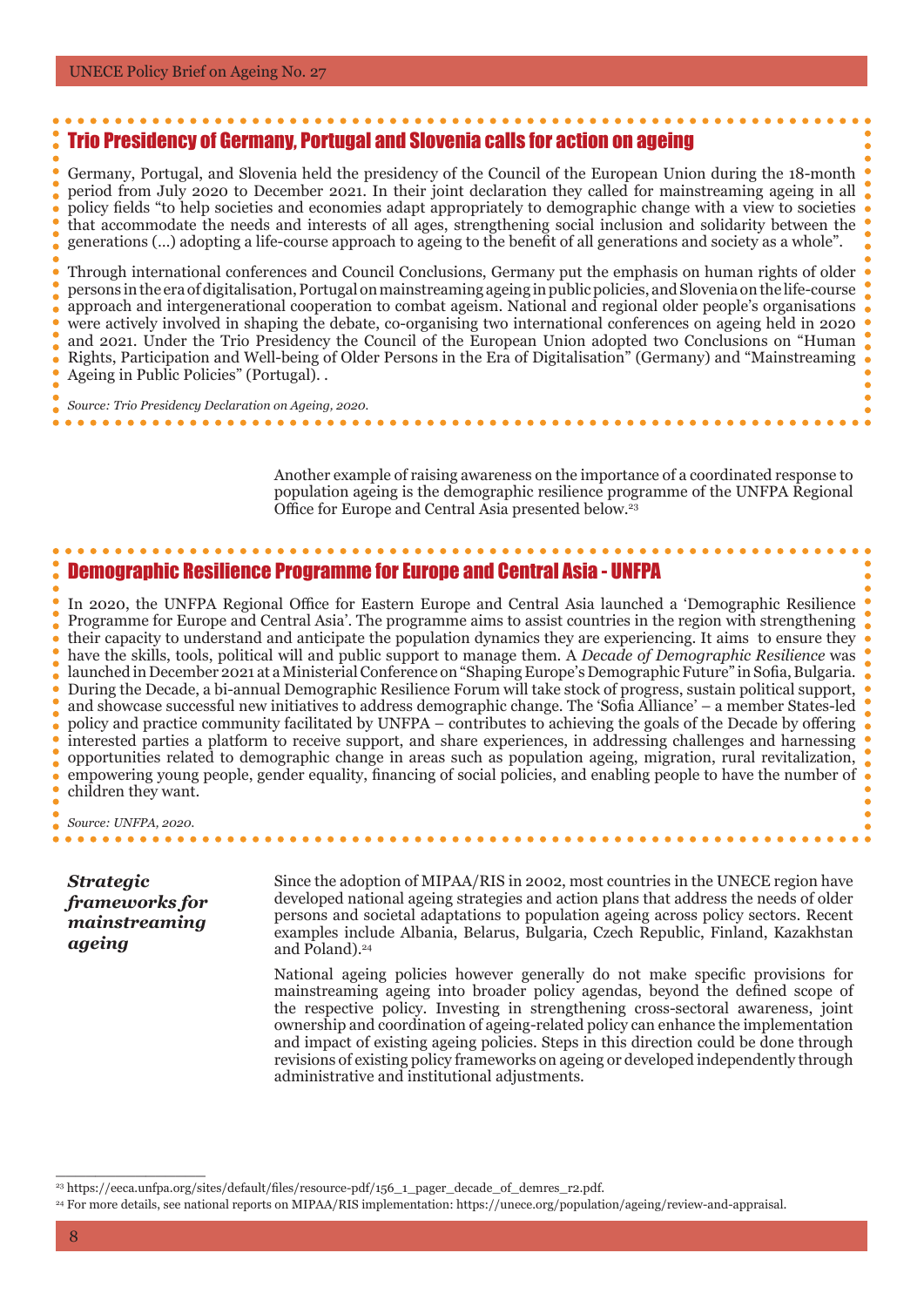|                                                                         | The UNECE Guidelines for Mainstreaming Ageing lay out steps for the development<br>of a strategic framework for mainstreaming ageing (see Box 1). They encourage<br>national stakeholders to analyze - in the unique context of each country - the degree<br>to which ageing is integrated in existing policies and to take stock of the institutional<br>mechanisms in place to foster mainstreaming ageing across all policies at all levels.<br>An analysis of the strength and weaknesses of current approaches (a 'gap analysis')<br>can help identify areas for improvement.                                                                                                                                                                                                                                                                                               |
|-------------------------------------------------------------------------|----------------------------------------------------------------------------------------------------------------------------------------------------------------------------------------------------------------------------------------------------------------------------------------------------------------------------------------------------------------------------------------------------------------------------------------------------------------------------------------------------------------------------------------------------------------------------------------------------------------------------------------------------------------------------------------------------------------------------------------------------------------------------------------------------------------------------------------------------------------------------------|
|                                                                         | Measures that can facilitate the integration of ageing into broader policy agendas<br>include defining a clear mandate for mainstreaming, allocating adequate resources,<br>setting up an inter-institutional coordination mechanism for a whole-of-government<br>approach with broad stakeholder involvement, and a monitoring and evaluation<br>framework to continuously assess progress and ensure accountability by the different<br>government departments and other implementing partners involved.                                                                                                                                                                                                                                                                                                                                                                       |
| <b>Governance and</b><br>coordination<br>mechanisms                     | Ageing-related work is generally led and coordinated by the line ministries in charge<br>of implementing national ageing policies, where these are in place. This responsibility<br>often lies with ministries in charge of labour and social affairs/social protection (e.g.<br>in Austria, Azerbaijan, Belarus, Bulgaria, Czech Republic, Slovakia) or ministries<br>of health (e.g. in Albania, Ireland, Norway). In a number of countries, ageing units<br>or departments have been created to oversee the implementation of ageing-related<br>policies in collaboration with other ministries and institutions. They act as the national<br>focal points on ageing matters. They are generally separate from entities working on<br>children and youth policies and programmes.                                                                                             |
| Strengthening the<br>governance of ageing-<br>related policy            | Some countries in the region have recently undertaken institutional adjustments to<br>strengthen the governance of ageing-related matters within government. In Malta, for<br>example, responsibility for policy measures related to ageing and older persons was<br>initially under the Ministry of Health, then entrusted to a junior minister within the<br>Ministry for the Family, Children's Rights and Social Solidarity. In 2020, a dedicated<br>Ministry for Senior Citizens and Active Ageing was created. <sup>25</sup> The Government of<br>Canada reappointed a Minister of Seniors in 2018 to ensure that federal programmes<br>and services are developed to respond to Canada's ageing population and champion<br>issues that affect older persons the most. <sup>26</sup>                                                                                       |
|                                                                         | At regional level, an increased acknowledgement of the strategic importance of<br>addressing population ageing is reflected by the appointment of a Vice-President<br>for Democracy and Demography in the European Commission who led on several<br>important measures since 2019 including a new demography report for the European<br>Union in 2020 and a green paper, and public consultation, on ageing in 2021, among<br>others. <sup>27</sup>                                                                                                                                                                                                                                                                                                                                                                                                                              |
| Horizontal and vertical<br>coordination mechanisms<br>across government | Apart from the central ageing entities established by many governments, there is<br>currently no system of departmental ageing focal points at the level of line ministries<br>with responsibility for integrating or coordinating an ageing perspective in sectoral<br>policies. Several countries have established inter-agency commissions, councils, or<br>working groups on ageing on which different line ministries and other stakeholders<br>are represented. In recent years, some countries have enlarged the portfolio of<br>these bodies to address societal adaptation to population ageing. In Armenia, for<br>example, the Inter-Agency Commission on the issues of older persons and persons<br>with disabilities, established in 1998, was renamed in 2012 to "Overcoming the<br>Consequences of Ageing and Resolving the Issues of the Elderly". <sup>28</sup> |

\_\_\_\_\_\_\_\_\_\_\_\_\_\_\_ 25 MIPAA20 Report Malta.

<sup>&</sup>lt;sup>26</sup> MIPAA20 Report Canada; In Canada, a position of Minister of State for Seniors was first introduced in 2011 but then abolished in 2015. Between 2015 and 2018, Ministers of Families, Children and Social Development were responsible for policies related to older persons. 27 European Commission 2020; 2021c and 2021d.

<sup>&</sup>lt;sup>28</sup> MIPAA20 Report Armenia.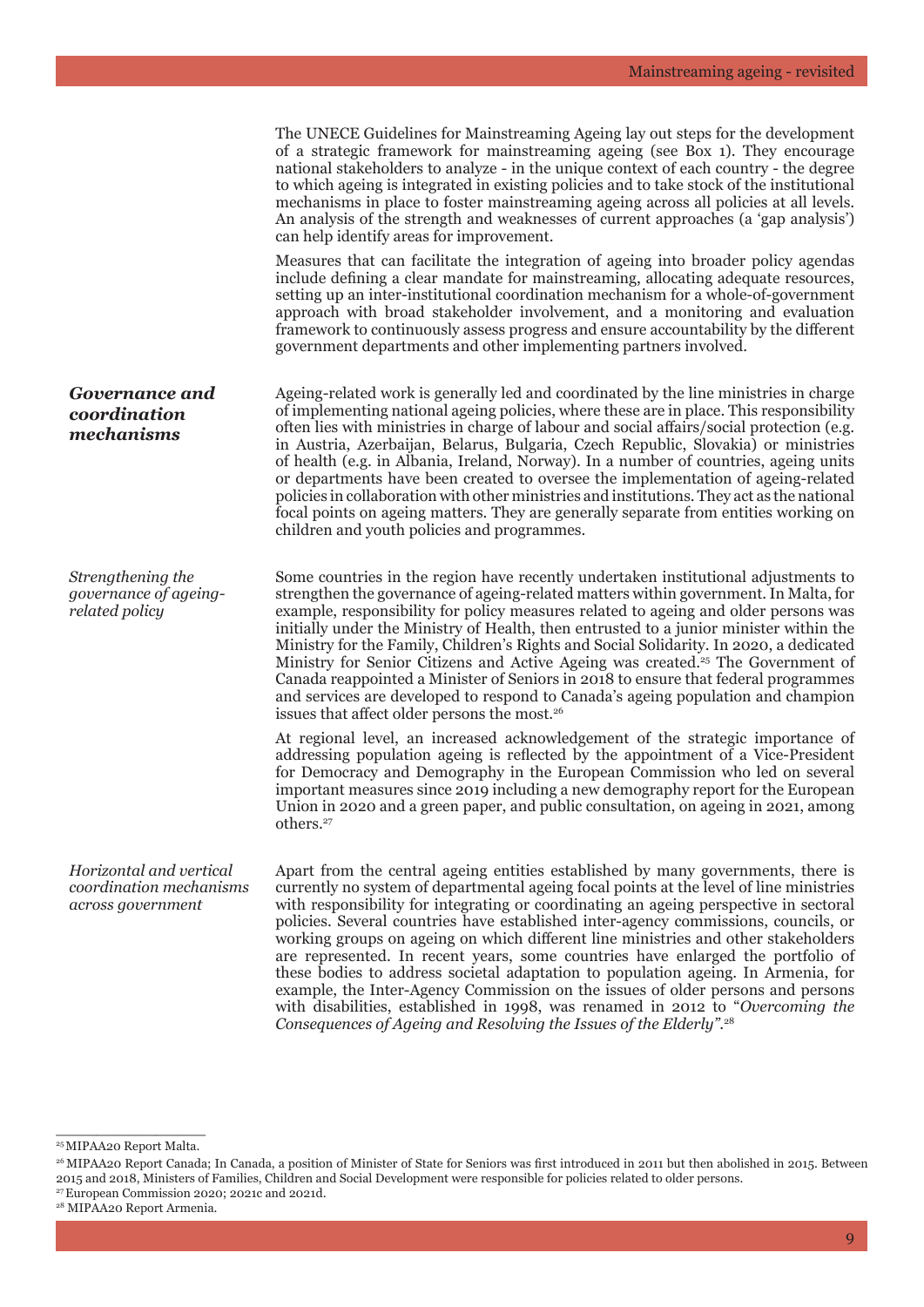#### Inter-agency commissions, councils and working groups on ageing In Bulgaria, there is an *Inter-institutional Working Group on Demographic Issues, Incomes and Living Standards* that provides and maintains a constant working format for interinstitutional cooperation, including on the implementation, coordination, monitoring and evaluation of Bulgaria's National Strategy for Active Ageing. The Czech Republic established a *Government Council for Older Persons and Population Ageing* in 2006 on which almost all government ministries are represented. The Council, chaired by the Minister of Labour and Social Affairs, is a permanent advisory body to the government on issues related to older persons and the ageing population. In its activities, it strives for the equal status of older persons in all areas of life, for the protection of their human rights and for the development of intergenerational relations in the family and society. Council meetings are held as needed, but at least three times a year. Information on the activities of the Council is publicly available on the government's website. In Finland, a cross-administrative group including the Ministries of Social Affairs and Health, Education and Culture, Economic Affairs and Employment, Environment, the Finnish Institute for Health and Welfare and the Association of Finnish Municipalities was established in 2020 to develop an action plan for the first three years of implementation of the *National Programme on Ageing 2030: For an age-competent Finland*. The group developed concrete proposals for measures to implement the key policy objectives and related funding. The implementation of the programme on ageing is led by an inter-ministerial steering group appointed by the Ministry of Social Affairs and Health, including representatives of the executive management of ministries, and an implementation group including specialists and members of the initial working group. In the Slovak Republic, the Committee for Seniors under the Council of the Government of the Slovak Republic for Human Rights, National Minorities and Gender Equality (2012) was transformed in 2014 into the *Council of the Government of the Slovak Republic on the Rights of Elderly and the Adaptation of Public Policies to the Population Ageing Process* (chaired by the Minister of Labour, Social Affairs and Family). This council is an advisory, initiative and coordinating body of the Government of the Slovak Republic. It was set up as a specific advisory body to provide cooperation and to ensure systematic approach to the issues of senior rights, living conditions, equal opportunities and equal treatment of older persons and closer cooperation of stakeholders. There are eight self-governing regions in the Slovak Republic. Their Governors and regional councils have decision making competencies on health care or education for example. All self-governing regions actively assess policies and measures in terms of their impact on

older persons. Representatives of cities, municipalities and self- governing regions councils are active members of the Council.

*Source: Country Notes on Mainstreaming Ageing and MIPAA20 Reports; National Programme on Ageing 2030 – Finland*

The responsibility for the implementation of national ageing-related policies often lies at regional or local level. In addition to horizontal coordination of ageingrelated policy across different government departments, there is a need for vertical coordination across levels of government.

#### Vertical coordination of ageing policies in Austria and Spain

In Austria, the principle elements of ageing policies are regulated at the federal level and their implementation is under the responsibility of the provinces and communities. In every of the nine Austrian provinces, there is a unit on ageing policies. Many communities have an officer in charge of older persons. Once a year a joint meeting between the representatives of the federal state and of the provinces in charge of ageing policies is organized. At the national level, representatives of all federal ministries participate in the *Federal Senior Citizen's Advisory Council*, chaired by the Minister for Social Affairs. The Council is an instrument for fostering political dialogue about different issues of ageing policies.

In Spain, IMSERSO coordinates ageing issues across different levels of government through the *Territorial Council of Social Affairs* on which regional and local representatives as well as civil society are represented. The Territorial Council is consulted on new laws and policies dealing with ageing. Through this mechanism, local entities and civil society are consulted prior to decisions on new legal instruments and their implementation.

*Source: Country notes on Mainstreaming Ageing and MIPAA20 Reports.*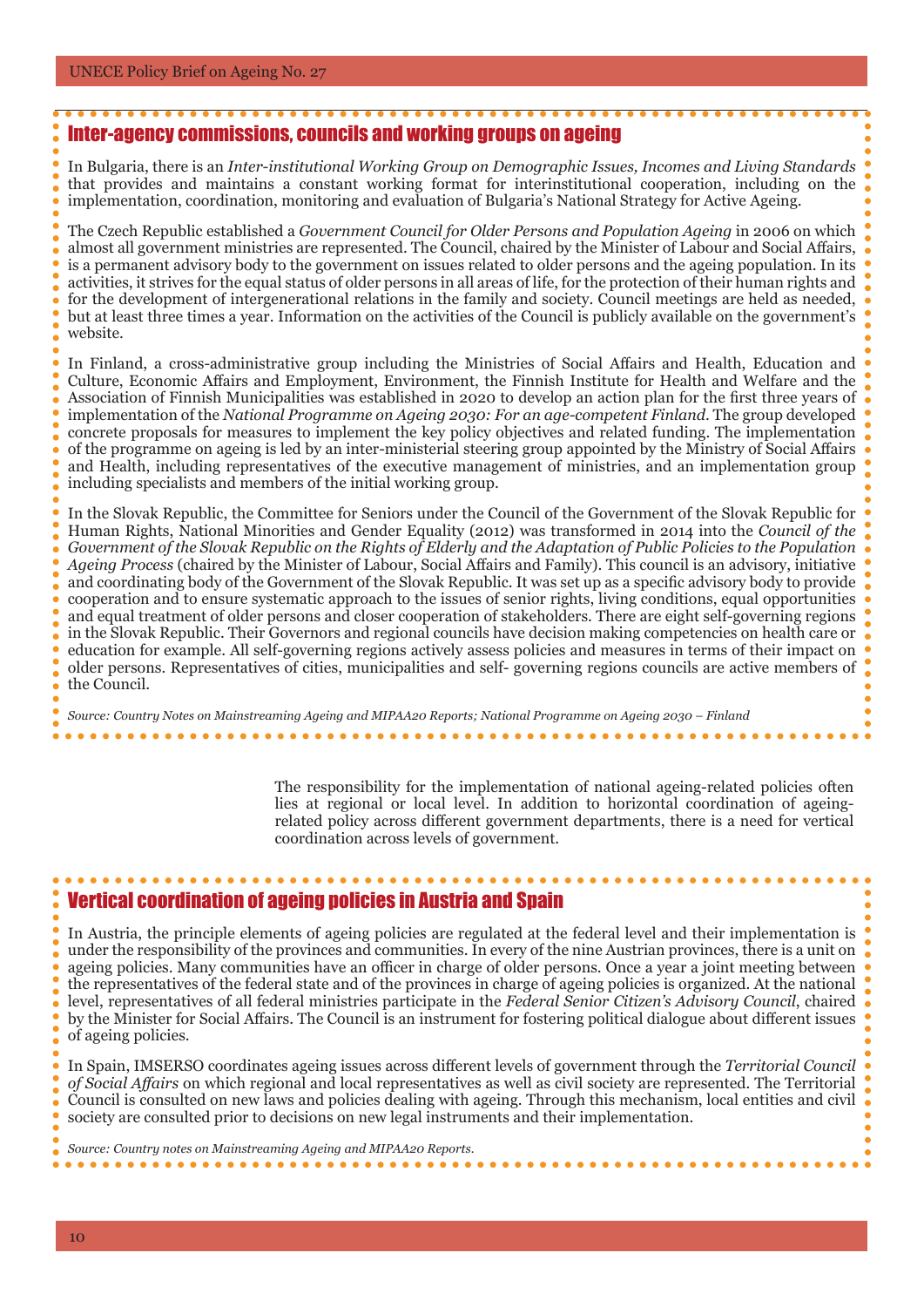#### Coordination of ageing issues in Canada

Canada's Seniors and Pensions Policy Secretariat located at the Government's Employment and Social Development Department, is a focal point for federal seniors-related efforts, to raise the profile of seniors' issues and to develop a collaborative approach to policy and program development for the rapidly increasing number of seniors as Canada's population ages. The Seniors and Pensions Policy Secretariat plays a role in mainstreaming ageing through its support to the Minister responsible for the seniors' portfolio. The Secretariat implements a mainstreaming ageing approach by systematically reviewing Cabinet documents, identifying issues of concern to seniors for the Minister to raise at Cabinet.

The *Forum of Federal, Provincial and Territorial (FPT) Ministers Responsible for Seniors* (the Forum), which was created in 1992 and falls within the federal Seniors and Pensions Policy Secretariat, serves as a coordinating mechanism for the application of an 'ageing lens' across provinces and territories. The Forum includes representatives from both federal and provincial/territorial governments at the Minister, Deputy Minister and Official levels. The Forum meets regularly to discuss issues of importance to seniors; share information on seniors' wellbeing; and undertake initiatives to advance issues of common concern, including, where possible, in collaboration with other FPT fora.

Since 2018, the Forum has pursued a multi-year work plan approach to undertake policy research on its priority areas. Additionally, the Secretariat leads and coordinates work related to the *Interdepartmental Committee on Seniors*, which is a forum on seniors' issues for all federal departments and agencies whose mandate and/or responsibilities contribute to advancing federal interests in seniors' and older adults' issues. The Secretariat also supports the *National Seniors Council*, which was created in 2007 to advise the Government of Canada on issues that matter to seniors. Council members are nominated based on their expertise and experience related to seniors' issues.

*Source: Canadian country note on Mainstreaming Ageing* 

> Governments may consider reviewing the existing governance structures, mandates, allocated resources, and coordination and monitoring processes to assess how they could be strengthened to facilitate mainstreaming of ageing aspects in policymaking. One measure would be to place the responsibility for government-wide coordination and accountability at the highest level of government, for example the Prime Minister's office.

> Another measure would be to establish focal points on ageing in all line ministries (at all levels of government) with a clear mandate - and adequate resources - to integrate an ageing perspective in sectoral policies. This role could combine both societal adaptation to demographic change as well as the needs and interests of different age groups – including children, youth, and older persons - across the life course.

#### *Age-sensitive analysis and impact assessments*

\_\_\_\_\_\_\_\_\_\_\_\_\_\_\_

Administrative procedures for systematically integrating an ageing perspective in all policies at all levels are needed to embed a mainstreaming approach in the policymaking process. A stocktaking on mainstreaming practices across the UNECE region found that systematic procedures for age-sensitive analysis are still lacking in most countries.29 In the absence of institutional processes that ensure mainstreaming ageing across policies, the integration of an ageing perspective depends on analysis and inputs provided by ageing units, independent commissioners for older persons, children or youth, consultative bodies, or inputs through expert hearings and public consultations.

Most ageing units cannot currently draw on a system of sectoral focal points and may not have a mandate for mainstreaming ageing beyond the ageing-specific policies on which they lead. Fostering shared ownership and responsibility for mainstreaming ageing across government departments could be instrumental in enhancing capacity and concerted action for the effective integration of ageing into broader policy agendas.

<sup>29</sup> See UNECE country notes on mainstreaming ageing for details on national mainstreaming practice.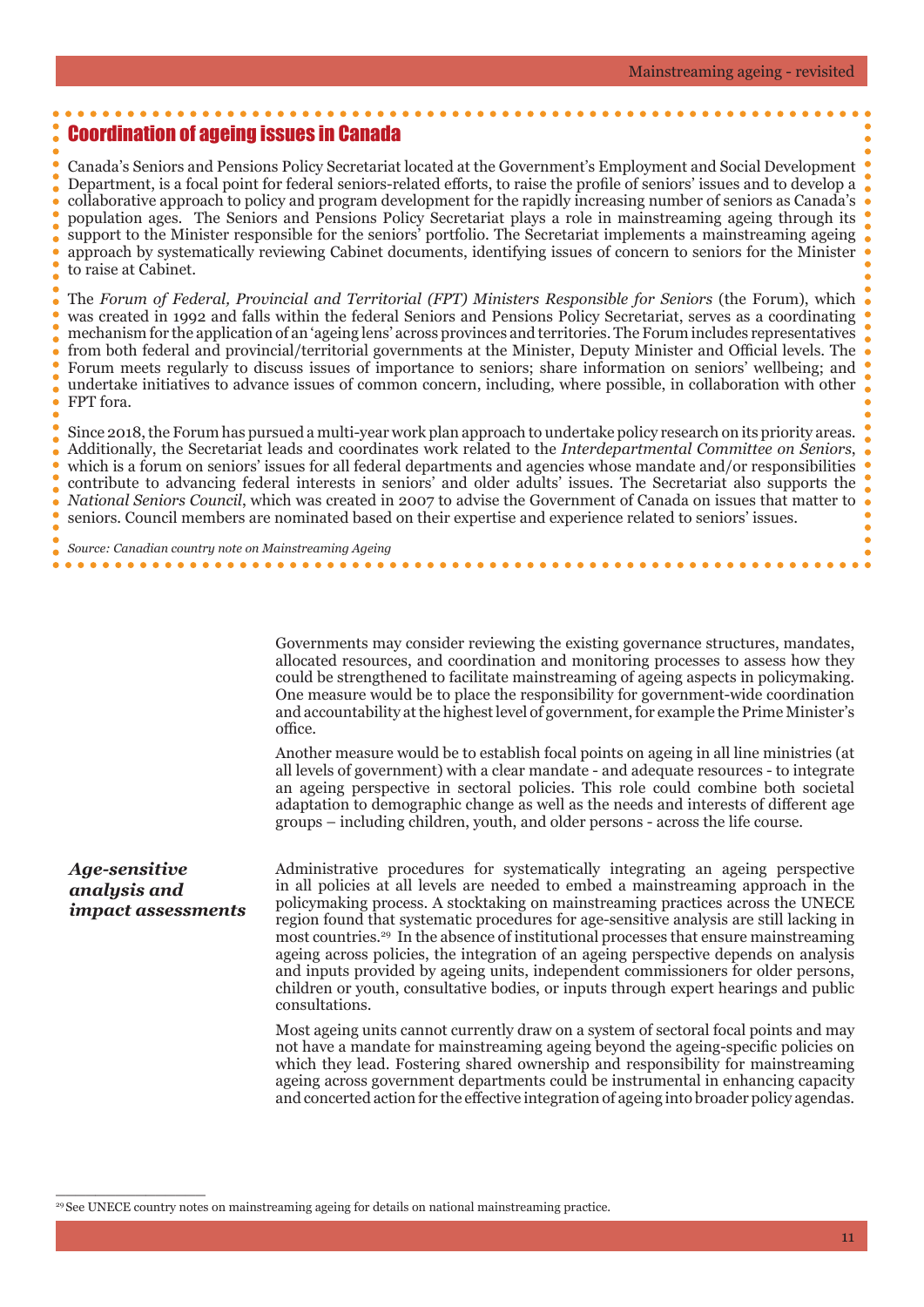*Age-sensitive analysis of existing laws, regulations, and policies*

*assessments* 

Conducting a situation analysis to assess the degree to which individual and population ageing is addressed by current policies is essential. A gap analysis helps uncover 'blank spots' in mainstreaming ageing, that is policy fields or sectors in which ageing aspects are not or insufficiently considered and addressed. It can point to data and knowledge gaps. A screening and analysis of the body of existing laws, regulations, policies, and programmes can also help uncover any instances of age discrimination that need to be addressed. Overall, age-sensitive analysis helps to identify the strengths and weaknesses of current approaches.30

Italy, under the project '*National multilevel co-managed coordination of active ageing policies*' undertook a comprehensive stocktaking of national and regional policies and interventions related to active ageing in 2019 in view of developing the first national ageing strategy. Based on this information, in 2020, a network of public adminstrations and stakeholders set up under the project jointly developed recommendations and shared experiences that could inform future measures in the field of ageing at national and local level.<sup>31</sup>

*Regulatory impact*  Regulatory impact assessments (RIA) can provide a useful tool for considering the implications of new laws and regulations when preparing proposals for new legal instruments, policies or measures decided by government. Many countries are performing RIA to assess the potential impacts of new laws on businesses, the environment, health, and social outcomes. Ireland, for example, examines potential impacts of any proposed policy, legislation, programme or service on people with a disability.32 Gender impact assessments are applied in several countries (including Austria, Belgium, Denmark, Finland and Sweden) to support gender mainstreaming implementation by analyzing the potential impact of new laws and regulations on women and men.33

> RIA are less frequently conducted to assess impacts on different age groups or future generations. Examples include Child Rights and Youth Impact Assessments.34 Youth Checks have, for example, been introduced in Austria, Belgium (Flanders), France, Germany, and Ireland.35 RIA to assess impacts on older persons are currently not carried out as a stand-alone procedure but are sometimes included as part of broader social impact assessments (for example in France) or demographic impact assessments (in Germany). To avoid a myriad of separate checks by age group, governments may consider developing integrated impact assessments that span across the life course and consider potential impacts on different generations. An example of such a merged tool is the Canadian Gender-based Analysis Plus that includes age as a domain for analysis.

#### Gender-based Analysis Plus (GBA+) - Canada

The Government of Canada began making commitments on mainstreaming sex and gender in the 1970s in its policy development. In 1995, the Government of Canada committed to using Gender Based Analysis (GBA) to advance gender equality in Canada, as part of the United Nations' Beijing Platform for Action. Over time, GBA has shifted from a more specific gender mainstreaming tool to one that focuses more broadly on how programmes and policies affect various groups of people differently, due to gender and other diverse identity factors, including age.

In 2011, Gender-based Analysis Plus (GBA+) was introduced to highlight this shift. While not primarily focused on mainstreaming ageing, by incorporating age, GBA+ is contributing to mainstreaming ageing. GBA Plus is Canada's approach to support the development and implementation of responsive and inclusive policies, programs, services and other initiatives. By incorporating age into this analysis, GBA Plus is contributing towards mainstreaming ageing from an intersectional lens. Since 2016, it has been mandatory in all federal Cabinet proposals.

*Source: Canadian Country Note on Mainstreaming Ageing and MIPAA20 Report Canada.* 

<sup>30</sup> For a more detailed discussioin, see Stage 2 'Analysis' of the UNECE Guidelines for Mainstreaming Ageing.

<sup>&</sup>lt;sup>31</sup> MIPAA20 Report Italy.

<sup>32</sup> Department of Justice and Equality, Ireland (2012).

<sup>33</sup>European Institute for Gender Equality (2016).

<sup>34</sup> For more information and country examples see https://fra.europa.eu/en/content/child-rights-impact-assessment. 35 OECD (2018). p.28.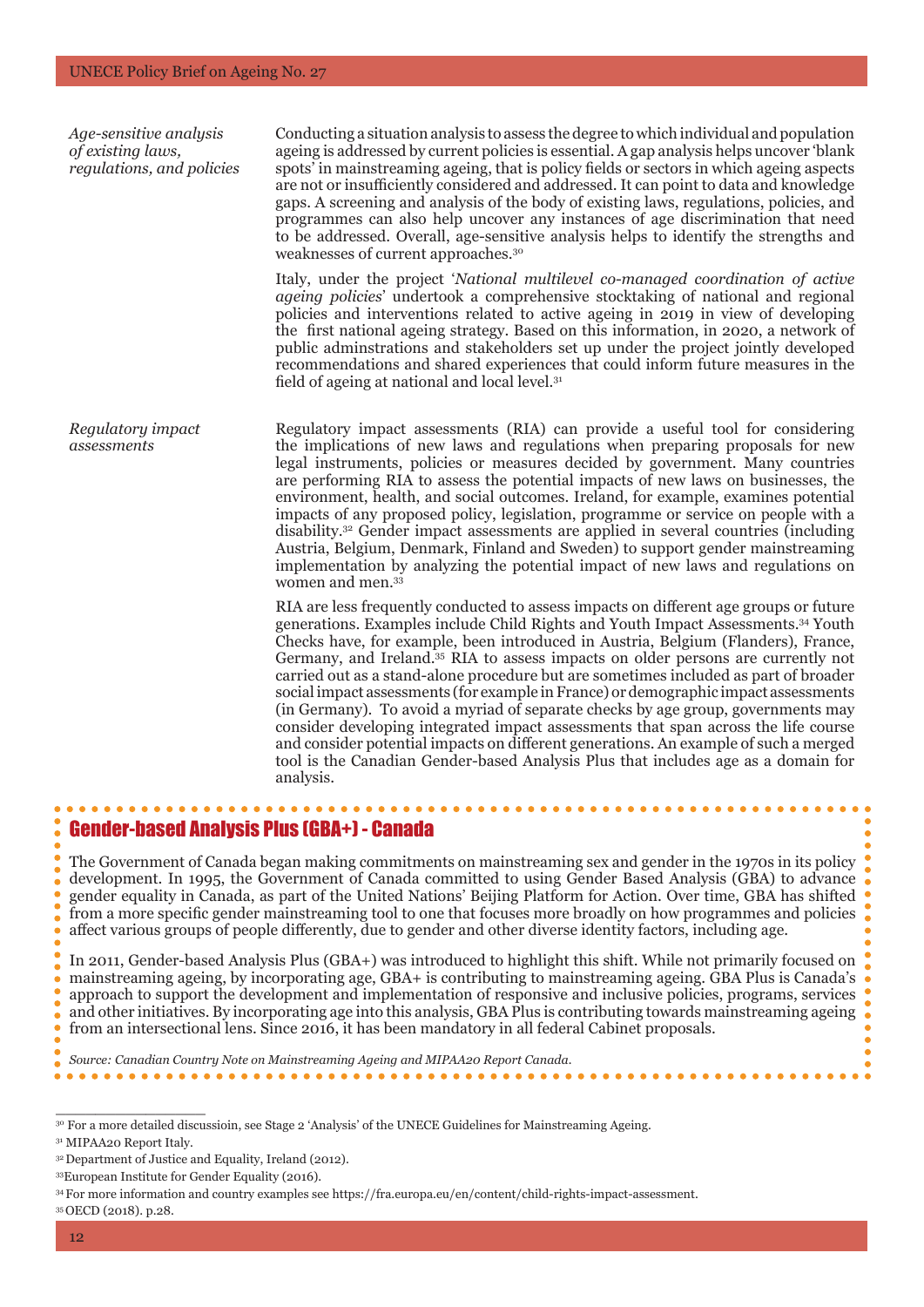The German demography check is an example of a tool that encourages decisionmakers to explore the implications of new laws for different policy priorities that contribute to adapting society to demographic change. It was implemented under the *German Demographic Strategy* adopted in 2012.

#### Demography Check - Germany

In 2014, Germany integrated a new check list of 24 questions assessing the demographic implications and risks of new laws in its regulatory impact assessment of the economic, social and environmental consequences of new laws and regulations. The demography check aims to sensitize lawmakers to the demographic consequences of planned legislations, their potential interaction with the policy priorities of the *German Demographic Strategy,* their anticipated impact on current and future generations, as well as intergenerational relations and solidarity. The results of the assessment are included in the proposal of each new law.

*Source: German country note on mainstreaming ageing; www.demografie-portal.de.*

Institutionalizing RIA in the law- and policymaking process can ensure that potential impacts of new laws on different age groups and societal adaptation to population ageing is systematically considered early in the policy cycle. An RIA exercise can entice policymakers to consider relevant connections with ageing in their plans and identify and address potential concerns. This can also contribute to raising awareness on ageing among policymakers across ministries and levels of government.36

*Age-responsive budgeting*

Mainstreaming ageing in the budgetary process would involve an analysis of budget allocations to assess if government expenditure is equitably allocated between different age groups, and whether government spending decisions contribute to advancing the adaptation of society to population ageing and the goal of a sustainable society for all ages. Inspiration can be taken from the experience gained with 'gender budgeting' that mainstreams gender in the budgetary process to ensure that the budget is more effective at meeting gender equality goals.<sup>37</sup> As in the Canadian example of GBA+, introduced earlier, an age dimension can be integrated within gender budgeting methodologies and processes. In 2018, the Canadian Gender Budgeting Act was passed by Parliament enshrining the application of GBA+ in all new budget measures, tax expenditures, and existing expenditures, and requiring the publication of these GBA+ analyses.

Giving due consideration to the long-term financial implications of population ageing is also important from the perspective of intergenerational equity between current and future generations.38 The financial implications of decisions taken today may disadvantage tomorrow's youth or older generations. Demographic change requires long-term financial planning to ensure, among others, the financial sustainability of pension, health, and social protection systems to provide adequate living standards for generations to come (see example of the EU Working Group on Ageing Populations and Sustainability below). At the same time new investments should be checked against their contribution towards making societies and economies fit for the demographic transition to older populations.

 $\overline{\phantom{a}}$  , where  $\overline{\phantom{a}}$  , where  $\overline{\phantom{a}}$  , where  $\overline{\phantom{a}}$ 

<sup>36</sup> OECD (2021).

<sup>37</sup> Downes, R. and S. Nicol (2020). See also https://eige.europa.eu/gender-mainstreaming/toolkits/gender-budgeting.

<sup>38</sup> Arévalo, Berti, Caretta and Eckefeld (2019).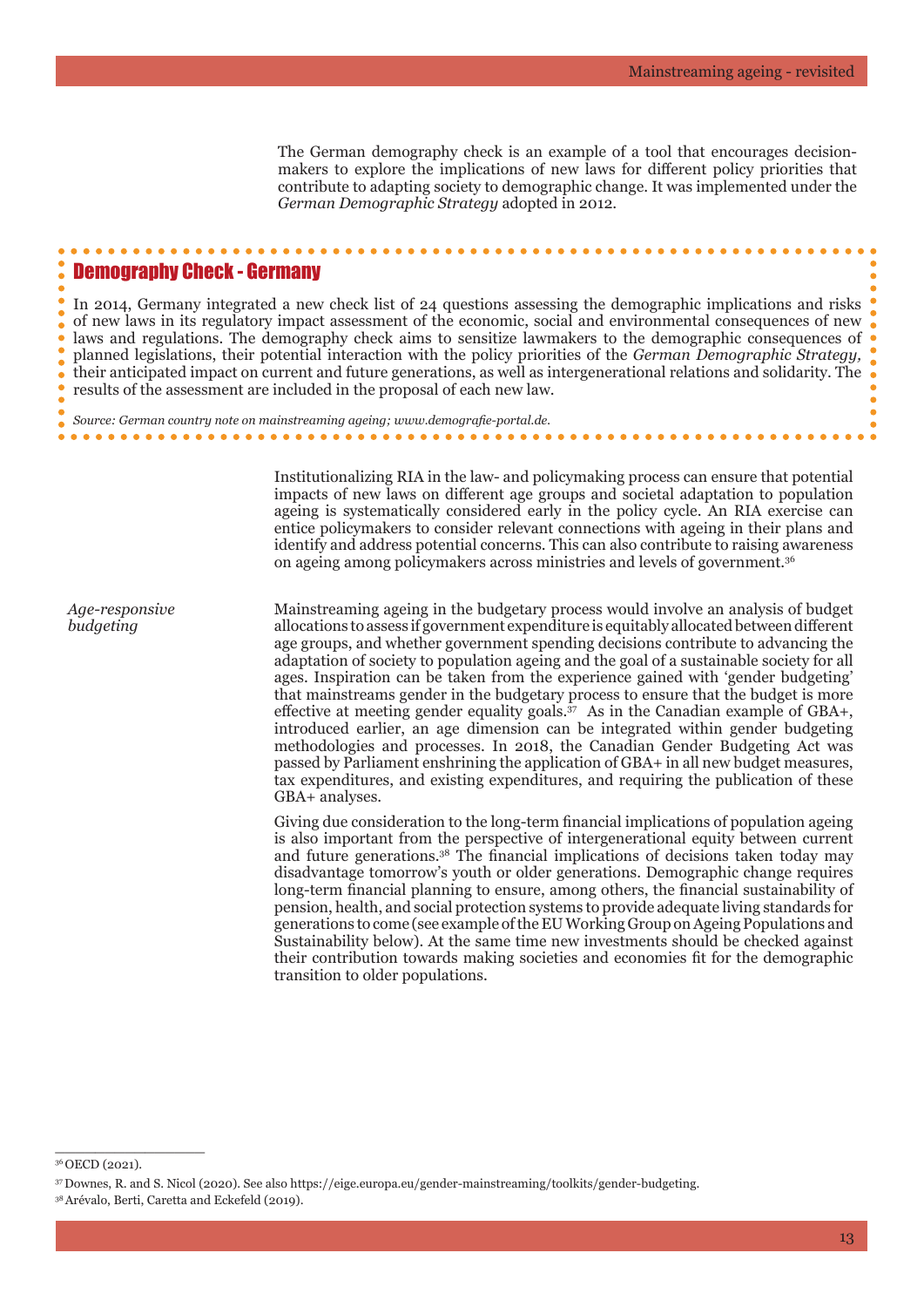#### EU Working Group on Ageing Populations and Sustainability (AWG)

Established within the Economic Policy Committee (EPC), the AWG contributes to improving the quantitative assessment of the long-term sustainability of public finances and economic consequences of ageing populations in EU Member States. The common budgetary projections by the EPC's AWG provide the basis for the assessment by the Council and the European Commission of sustainability of the public finances of Member States, within the context of the Stability and Growth Pact.

Every three years, the European Commission issues projections on the long-term economic and budgetary impact of an ageing population for EU member States. In May 2021, the Working Group on Ageing Populations and Sustainability published updated demographic, economic and budgetary projections up to 2070 for EU member States within the framework of the Ageing Report 2021.

*Source: https://europa.eu/epc/working-groups-epc/working-group-ageing-populations-and-sustainability\_fr.*

*Capacity development for mainstreaming ageing*

Methodologies for age- and gender-sensitive analysis and impact assessments facilitate the integration of ageing in broader government policy. Guidance and training to staff in how to effectively use and integrate these into their policy-related work is an important aspect of building institutional capacity for mainstreaming ageing.

Mainstreaming ageing cannot be achieved without building awareness, knowledge, skills, and leadership in the diverse government entities and institutions whose action is needed. Training and capacity development of government staff is a key enabler for mainstreaming. This has been clearly identified by gender mainstreaming advocates and many institutions by now offer gender trainings for their staff to support gender mainstreaming. Trainings offered to government staff on demographic change and ageing are less frequent.

#### Capacity development on mainstreaming ageing in the Republic of Moldova

In 2014, the Ministry of Health, Labour and Social Protection of the Republic of Moldova, in cooperation with the United Nations Department of Economic and Social Affairs (UNDESA) and UNFPA, developed a methodology for mainstreaming ageing in public policies - as a pragmatic, simple and easy to use tool for considering the interests and needs of older persons when developing local and national policies. The methodology was approved by the National Commission on Population and Development, chaired by the Deputy Prime-Minister on Social Issues. A practical guide on the methodology was developed, which was used in seven seminars to representatives of ministries and Local Public Authorities on integrating an ageing perspective in public policies.

*Source: Country note on Mainstreaming Ageing and MIPAA20 Report for the Republic of Moldova*

Another aspect of capacity development is to sensitize and inform about ageing and policy directions for ageing-related multi-sectoral action. This includes opportunities for information-sharing and experience exchange between colleagues and stakeholders through knowledge networks and events.

#### Dialogue and information exchange on demographic change in Germany

To support the implementation of the *German Demographic Strategy "Every Age Counts"*, the German government has created several instruments and processes to foster information exchange between relevant actors at federal, regional and local level. One tool for fostering information exchange on demographic change, compiling in a onestop-shop relevant demographic data, policy information, research and good practices across all policy domains and levels, is the *Demografieportal*, an online platform, that addresses all relevant governmental and non-governmental actors, including social partners, associations, researchers, civil society, and citizens. Information exchange and collaboration is fostered through a dialogue process including national conferences, demographic dialogue events and thematic working groups that facilitate information exchange, the sharing of good practices and peer learning.

*Source: www.demografie-portal.de.*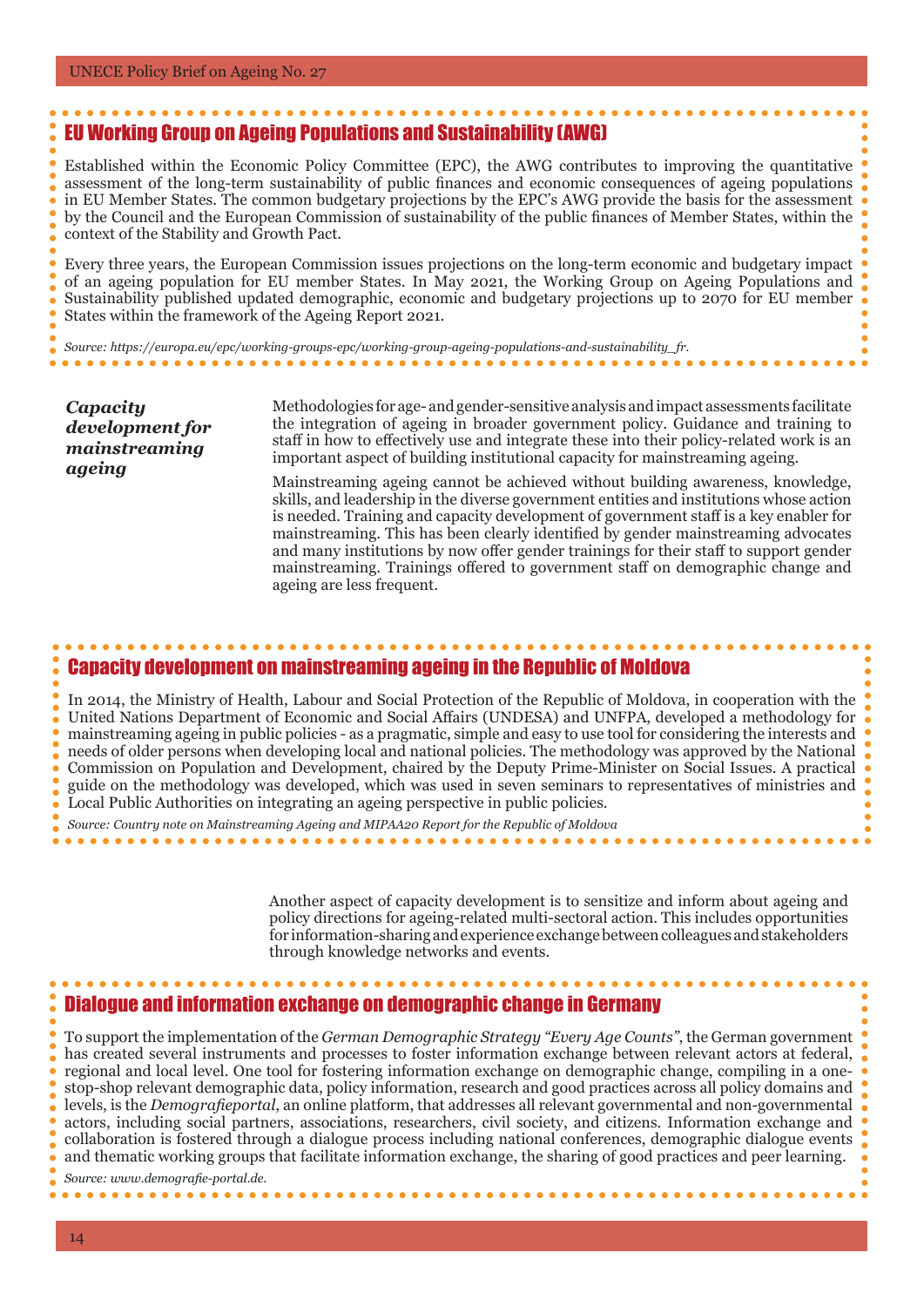#### *Awareness, data, and analysis to inform policy*

Knowledge is central to evidence-informed policy. Research, data collection and analysis related to ageing and demographic change has intensified, supported by global and regional efforts to strengthen the evidence base for ageing-related policy, including recent work by the Titchfield Group on Ageing-related Statistics and Agedisaggregated Data. <sup>39</sup> National statistical offices, research institutes, but also civil society organisations are key actors in raising awareness about ageing-related issues and priorities.

Governments can support research and knowledge production by funding ageingrelated studies that address current knowledge and data gaps. To identify these, it can be helpful to comprehensively review the state of data collection and research on ageing. Canada's statistical agency, for example, conducted a comprehensive review of their existing data and analysis related to population ageing and older persons, broadly consulting with stakeholders, including other governments departments and academics, to advise on data gaps and opportunities.40 In 2017-2019, Austria prepared a *National Report on the State of Research on Ageing and Demographic Change in Austria* in cooperation with the Austrian Ageing Network (*Netzwerk Altern*) and the Federal Ministry of Education, Science and Research, to present a comprehensive overview of the state of research and reflect the needs of the research community and perspectives on new research directions.41

A comprehensive situation analysis, including demographic projections, helps identify priorities and directions for ageing-related policies overall but also to identify the relevance of demographic change for different sectors.<sup>42</sup> Finland identified the need for regular assessments of the trends in population ageing, its consequences and related preparedness using updated demographic projections in their *Government Report on the Future* in 2004. Subsequently, an ageing report giving an overall assessment of the effects of ageing and the adequacy of preparation for demographic changes was published in 2009, informing subsequent policy formulation.43

Local demographic projections are useful to understand subnational diversity in demographic change and to inform local policymaking. In Norway, for example, demographic and socio-economic projections until 2040 were prepared for every municipality under the Governments' *Strategy for an Age-friendly Society.*<sup>44</sup>

It is important to make demographic and ageing-related information readily available to decision-makers and stakeholders. Many countries in the region publish annual statistical reports that inform about the situation and needs of different age groups, including older persons. In 2019, Statistics Canada launched a Senior's portal on its website, providing users a one-stop shop to find data and analysis related to population ageing and older persons.45 At regional level, the *Atlas on Demography* aims to provide easy access to demographic data.

#### Atlas on Demography - European Commission

The European Commission is currently working on an interactive knowledge management tool, the *Atlas on Demography.* It aims to enable policymakers and citizens to observe, monitor, and anticipate demographic • challenges with timely, robust, and comparable demographic data and knowledge on demographic determinants and projections. Data is provided for the EU, national, regional, and local level. Information covered spans across a range of relevant policy areas such as health, labour, education, access to services, and territorial and cohesion policies.

 $\overline{\phantom{a}}$  , where  $\overline{\phantom{a}}$  , where  $\overline{\phantom{a}}$  , where  $\overline{\phantom{a}}$ 

39 In 2016, a multi-disciplinary taskforce of statisticians and policymakers issued recommendations on ageing-related statistics, providing guidance to national statistical offices for improving the production of ageing-related statistics (see UNECE 2016). Since 2018, the Titchfield City Group on Ageing-related Statistics and Age-disaggregated Data, created by the United Nations Statistical Division, works towards establishing international standards and methods for the compilation of statistics and data on the major dimensions of ageing and age-disaggregated data across the life cycle. For more information, see https://unstats.un.org/unsd/methodology/citygroups/Titchfield.cshtml.

Ministry of Social Affairs and Health (Finland) (2020). 40 Canadian Country Note on Mainstreaming Ageing.

*Source: https://knowledge4policy.ec.europa.eu/atlas-demography\_en.*

<sup>41</sup> Austrian Country Note on Mainstreaming Ageing; www.netzwerk-altern.at

<sup>42</sup> For a more detailed discussion, see Stage 2 of the Guidelines for Mainstreaming Ageing.

<sup>43</sup>Ministry of Social Affairs and Health (Finland) (2020).

<sup>44</sup> https://unece.org/fileadmin/DAM/pau/age/WG.12/Presentations/5-Norway.pdf.

<sup>45</sup> https://www.statcan.gc.ca/en/subjects-start/seniors\_and\_aging.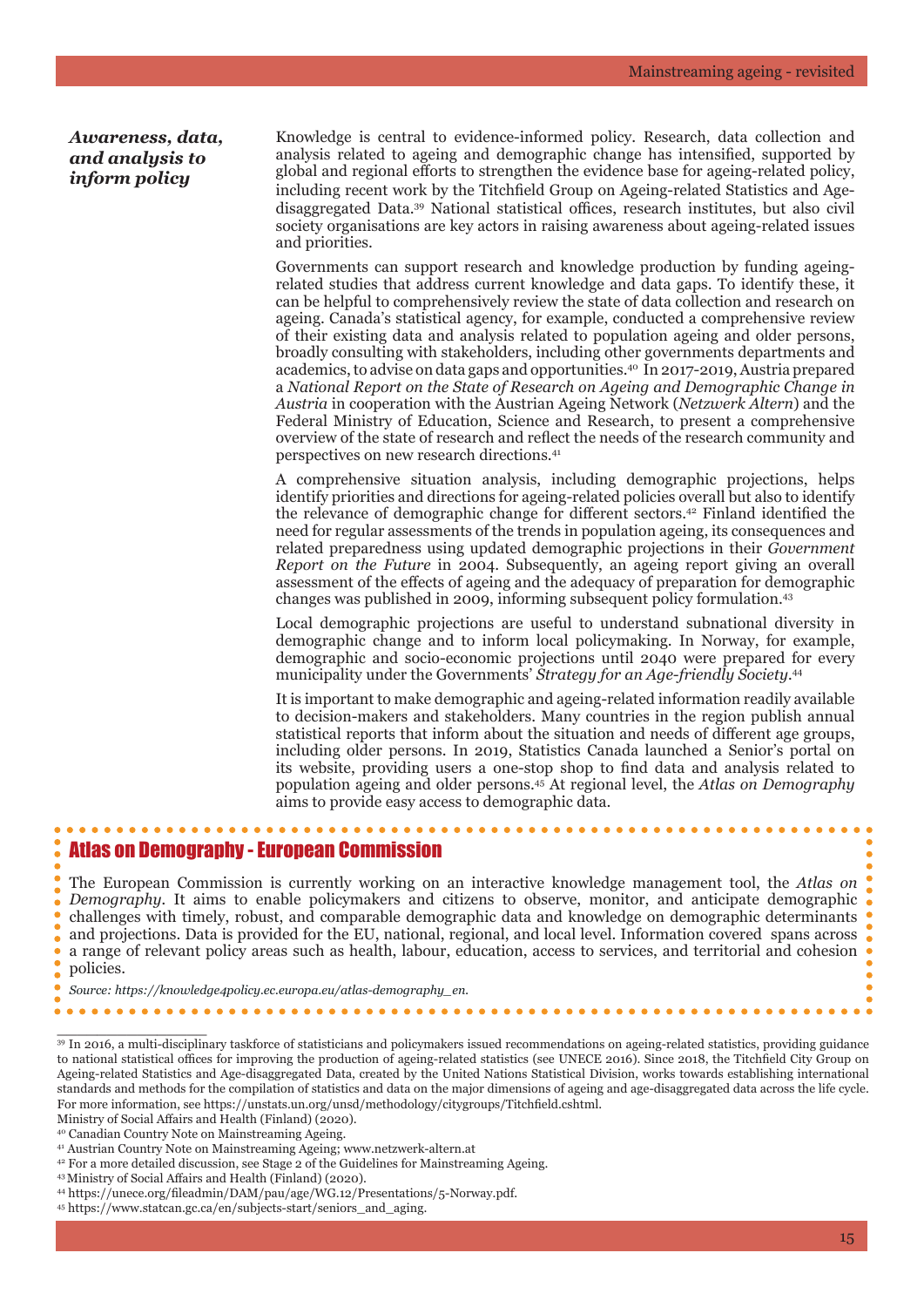Monitoring the situation and needs of different age groups and how these evolve over time helps identify priority areas for action to guide policy formulation. The Active Ageing Index provides a tool to measure the untapped potential of older people for active and healthy ageing. It can be calculated at national and subnational levels and allows cross-country comparisons and monitoring of changes over time.

#### Active Ageing Index

The Active Ageing Index (AAI) is a practical tool for policymakers that helps identify areas in which older people's potential for active ageing is not yet fully realized. It measures the level at which older people live independent lives, participate in paid employment and social activities as well as their capacity and enabling environment to remain active in older age. The index is constructed from 22 individual indicators that are grouped into four domains. Each domain reflects a different aspect of active ageing. AAI indicators are computed for men and women to highlight the gender gaps in active ageing outcomes.

The AAI is a product of a joint project undertaken by the UNECE Population Unit together with the European Commission Directorate General for Employment, Social Affairs and Inclusion and the European Centre for Social Welfare Policy and Research in Vienna.

> The Generations and Gender Survey (GGS) provides longitudinal data to enhance understanding of gender relations, life-course trajectories and intergenerational relations and how they evolve over time.

#### Generations and Gender Programme

*Source: https://unece.org/population/active-ageing-index.*

. . . . . . . . . . . . . . . . . .

The Generations and Gender Programme (GGP) is a social science Research Infrastructure that provides harmonized, large-scale, longitudinal, cross-national panel data on individual life courses and family dynamics. Its Generations and Gender Surveys (GGS) allows insights and answers to current societal and public policy challenges. It follows respondents through relationships, marriages, parenthood, divorces, deaths and many of the opportunities and challenges that people face along the way. It then tracks the causes and consequences of these events at the individual and societal levels.

A contextual database complements the survey data with regional and national level indicators to help increase understanding of the role policy and other contextual factors play in individuals' and families' lives. These open access data resources, curated by the GGP, can support the formulation of scientifically-informed and policy-relevant answers to key societal questions.

For the first GGS (2004-2018) panel waves data was collected on over 200,000 individuals aged 18-79 from 19 countries. A new round of data collection (GGS-II) was launched in 2020 and as of today 11 UNECE countries completed the first wave and additional 5 are planning to conduct the surveys in 2022-2023. The GGP is unique in its large coverage of Central and East European countries and is also the only comparative longitudinal panel study that covers the entire adult age range. Belarus, Kazakhstan and the Republic of Moldova, for example, recently conducted the GGS and use the findings to inform new ageing-related policy.

The Generations and Gender Programme (GGP) was launched in 2000 by the UNECE Population Unit and has been coordinated by the Netherlands Interdisciplinary Demographic Institute since 2009.

*Source: https://www.ggp-i.org.*

Civil society organisations, including youth and older people's associations, play an important role in raising awareness about aspects of ageing, the needs of different age groups and priorities for policy change. Governments can support them in this role through financing research and awareness-raising activities. In Finland for example, grants are provided to strengthen the role of NGOs and the formation of networks of actors in the field of social and provincial reforms.<sup>46</sup>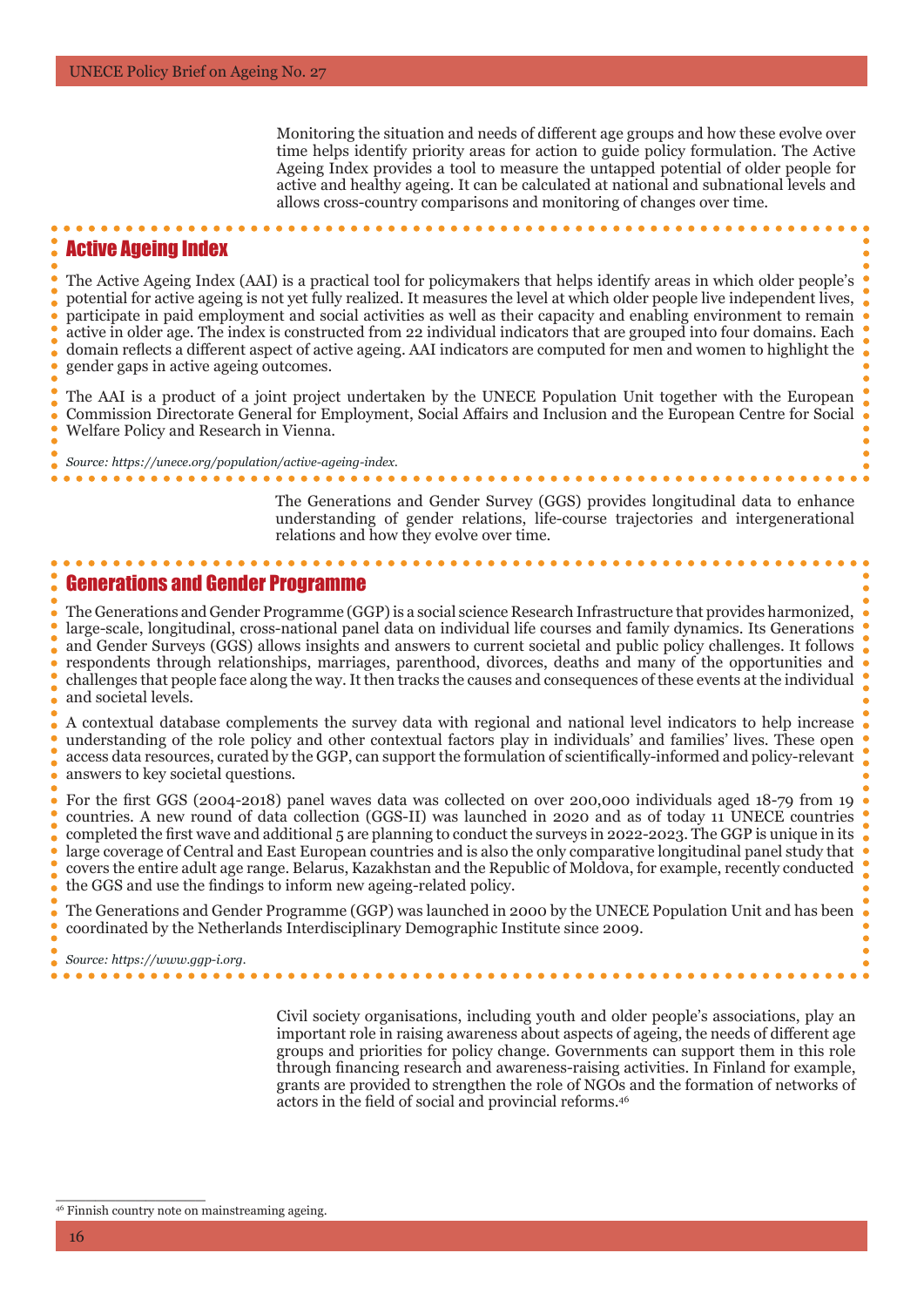#### *Participatory policymaking*

A key element in mainstreaming ageing is active stakeholder participation. Governments may consider developing a participatory stakeholder engagement approach. This can help ensure that different stakeholder groups, including youth and older persons, are actively involved, and listened to, in meaningful cross-sectoral dialogue and collaboration on ageing. Stakeholder engagement should include all relevant actors in the public and private sector, academia, social partners, and civil society.47

Countries in the UNECE regions have established different mechanisms for stakeholder involvement, including for example multi-stakeholder advisory boards or youth and older people's councils. In Austria, the *Senior Citizens' Council a*s the federation of all Senior Citizens' Organizations as well as the umbrella of youth organizations *Federal Youth Representation* have the status of social partners and have the right to give their comments on every law concerning young or older persons.48

#### High Council for Family, Children and Age in France

France established a *High Council for Family, Children and Age* (HCFEA) placed under the Prime Minister's authority. The Council was established under the *2016 Act pertaining to the Adaptation of the Society to Ageing.*  Its mission is to lead public debate and provide the public authorities with forward-looking and cross-cutting expertise on issues relating to the family and children, advancing age, and society's adaptation to ageing, in an intergenerational approach. The HCFEA is in charge of consulting stakeholders concerned by family, childhood and ageing issues (including pensions, adaptation to ageing, prevention and anticipation of the loss of autonomy, etc). HCFEA is responsible for giving opinions and making recommendations on the priority objectives of policies for the family, children, and older persons.

*Source: French Country Note on Mainstreaming Ageing. For more information visit https://www.hcfea.fr (in French).*

### Stakeholder engagement at regional level in the implementation of ageing-related policies in the Czech Republic

The Czech Republic recently enhanced stakeholder engagement on ageing at the regional level through a European Social Fund project on the 'Implementation of the Ageing Policy at Regional Level' (2017-2021). As part of the project, a regional coordinator was established in each region of the Czech Republic with the aim to institutionally anchor the policy of preparation for ageing in the regions of the Czech Republic. Regional coordinators provide basic counselling to older persons.

Other activities of the project are focused on interdisciplinary cooperation, through regional platforms, where information is exchanged between the national level and the self-governments. As part of awareness and educational activities, round table discussions are organised for the public on topics related to the ageing policy and older persons.

One of the outputs of consultations facilitated by the project was a recommendation to establish a committee for the family and older persons at the level of regional and municipal authorities. The Ministry of Labour and Social Affairs, in cooperation with the Ministry of the Interior, prepared a 'Methodological Recommendation for the Establishment of a Committee for the Family and the Older Persons at the Regional and Municipal Authorities', which became effective on 1 February 2021. The recommendation contains a definition of the legal basis of these optional committees and commissions, an overview of their main tasks and information on the funding of the committee.

*Source: MIPAA20 Report – Czech Republic*

 $\overline{\phantom{a}}$  , where  $\overline{\phantom{a}}$  , where  $\overline{\phantom{a}}$  , where  $\overline{\phantom{a}}$ 

47 See UNECE 2021b for recommendations and country examples of stakeholder participation. See also UNECE tool on Stakeholder analysis: How to map, analyse and engage stakeholders in the development of a Strategic Framework for Mainstreaming Ageing. 48 Austrian Country Note on Mainstreaming Ageing.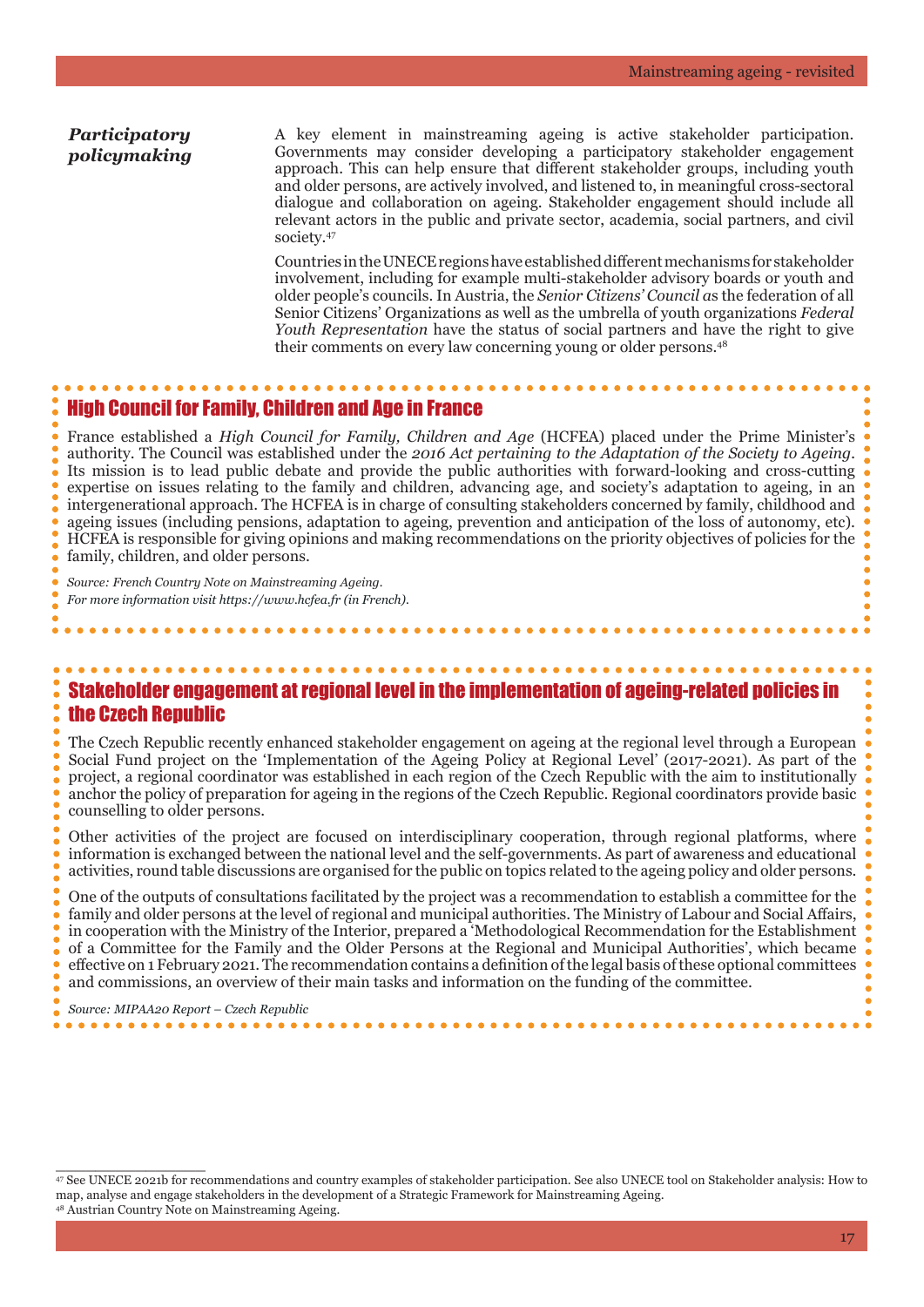Youth are another group whose voice needs to be heard in policymaking, particularly as many children and young people are not yet eligible to vote. Several UNECE countries have developed dedicated youth policies to address the situation, needs and right of children and youth<sup>49</sup>, including their right to have their voices heard and to participate (see example from Ireland below).

Youth and older people's councils at national, regional, and local level are an example of an institutionalised mechanism for the consultation of age-group specific stakeholders that many countries in the UNECE region have put in place. They allow governments to draw on the perspectives of different age groups and give them the opportunity to initiate proposals have a say in the development of policies that affect them. Many countries in the UNECE region have established older people's or senior's councils at regional and local levels to involve older persons in local decision-making (for example in Denmark, Ireland, Poland, Slovakia, Turkey).

#### Local councils for children, young and older people in Ireland

In Ireland, local authorities have established local councils for children and young people (Comhairle na nÓg), aged 12-17, in all 31 local authorities under the *Irish National Children's Strategy*, 2000. They give children and youth the opportunity to be involved in the development of local services and policies. The councils work on topics of importance to young people and act as a consultative forum for adult decision-makers in their locality. These permanent structures form part of a variety of ways of listening to and involving children and youth. Other approaches include project-based advisory groups of children and young people.

More recently a *National Strategy on Children and Young People's Participation in Decision-Making 2015-2020*<sup>43</sup> was developed to ensure that children and young people have a voice in the implementation of the Irish government agenda *Better Outcomes, Brighter Futures: The National Policy Framework for Children and Young People, 2014- 2020*. A new *National Framework for Children and Young People's Participation in Decision-Making*, launched in 2021, provides guidance and checklists for decision-makers in departments, agencies, and organisations on the steps to take to give children and young people a meaningful voice in decision-making. It is underpinned by the United Nations Convention on the Rights of the Child and the United Nations Convention on the Rights of Persons with Disabilities. A Capacity Building Grant for organisations wishing to improve their practice will support implementation of the Framework.

There is also an Older People's Council in each of the 31 Local Authority areas. This is a representative group of older people, established by local authorities as part of the development of the Irish Age Friendly City/County programme. The group of older people identify priority areas of need, raise issues of importance and inform and influence the decision-making process of the City or County's Age Friendly initiative. Representatives of Older People's Councils participate, alongside representatives of the relevant member agencies, on the Age Friendly City/County Alliance. In addition to taking on specific commitments related to the implementation of the Age Friendly City/County Strategies, the Older People's Council also provides a citizen or service user perspective in monitoring the implementation of those strategies. The Older People's Councils are representative of the diversity of the older population in the city or county, linked to local older people's groups and supportive of the participation of the most marginalised.

*Source: Department of Children and Youth Affairs (Ireland) (2015). Department of Children, Equality, Integration and Youth (2021). See also www.comhairlenanog.ie for more details on local councils for children and youth. Irish Country Note on Mainstreaming Ageing.*

Youth and Older People's Councils are consulted on policy issues that affect them, generally focusing on the needs and interests of their own generation. Together they could be engaged to identify priorities for societies for all ages, with emphasis on intergenerational equality and solidarity.

Countries in which youth and senior councils are only mandated to comment on policies that directly affect them may consider involving them in all policymaking processes, to invite their perspectives on policies that may have an indirect impact on them, now or in the future.

<sup>49</sup> Recent national youth strategies were in place in several UNECE countries, including Austria, Czechia, Germany, Estonia, Finland, Hungary, Luxembourg, Latvia, Slovakia, Slovenia and Turkey. See OECD 2018.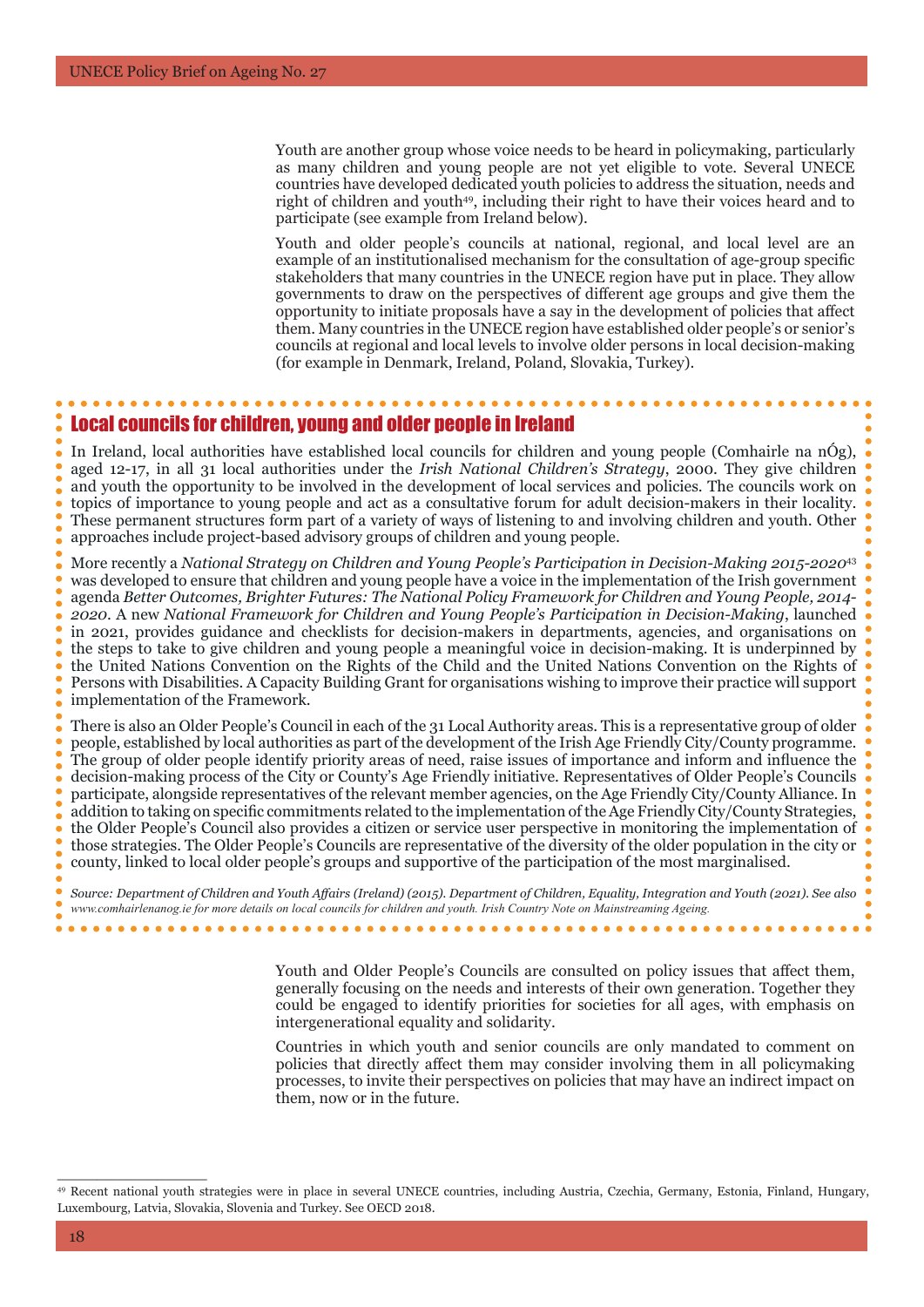**Conclusion** This policy brief has revisited the concept of mainstreaming ageing and highlighted several core 'enablers', that need to be in place to advance the integration of ageing into broader policy agendas.

> New strategies, laws, regulations, policies, and programmes should be designed with the longer-term implications of rising longevity and population ageing in mind. This requires sound demographic and ageing-related data and age-sensitive research to inform policy responses. At the same times, the brief encourages systematically considering and analyzing the implications of new government measures for different age groups to effectively address their needs and rights, today as well as in the future. An inclusive and participatory policymaking process is at the core of mainstreaming ageing to ensure that the voices and diverse perspectives of multiple stakeholders inform decision-making.50

> Mainstreaming ageing across government policy at all levels is a complex endeavour that can only be achieved by establishing a clear mandate, shared ownership, responsibility, and accountability for this approach that involves governmental and non-governmental leadership across all sectors. This depends on political will, knowledge, and capacity as well as the readiness to coordinate actions and collaborate across sectors and levels of government. These core pillars for mainstreaming can be worked towards and strengthened by developing a strategic framework for mainstreaming ageing as recommended by the UNECE Guidelines for Mainstreaming Ageing.

Core enablers that need to be built or strengthened include:

- Political and executive leadership for mainstreaming ageing
- A strategy for mainstreaming ageing
- Strengthened governance structures and mechanisms for effective horizontal and vertical inter-institutional coordination
- Agreed procedures and processes for age-sensitive analysis, such as regulatory impact assessments and age-responsive budgeting
- Capacity development for mainstreaming ageing
- Enhanced awareness, data collection and analysis to inform policy
- Participatory policymaking.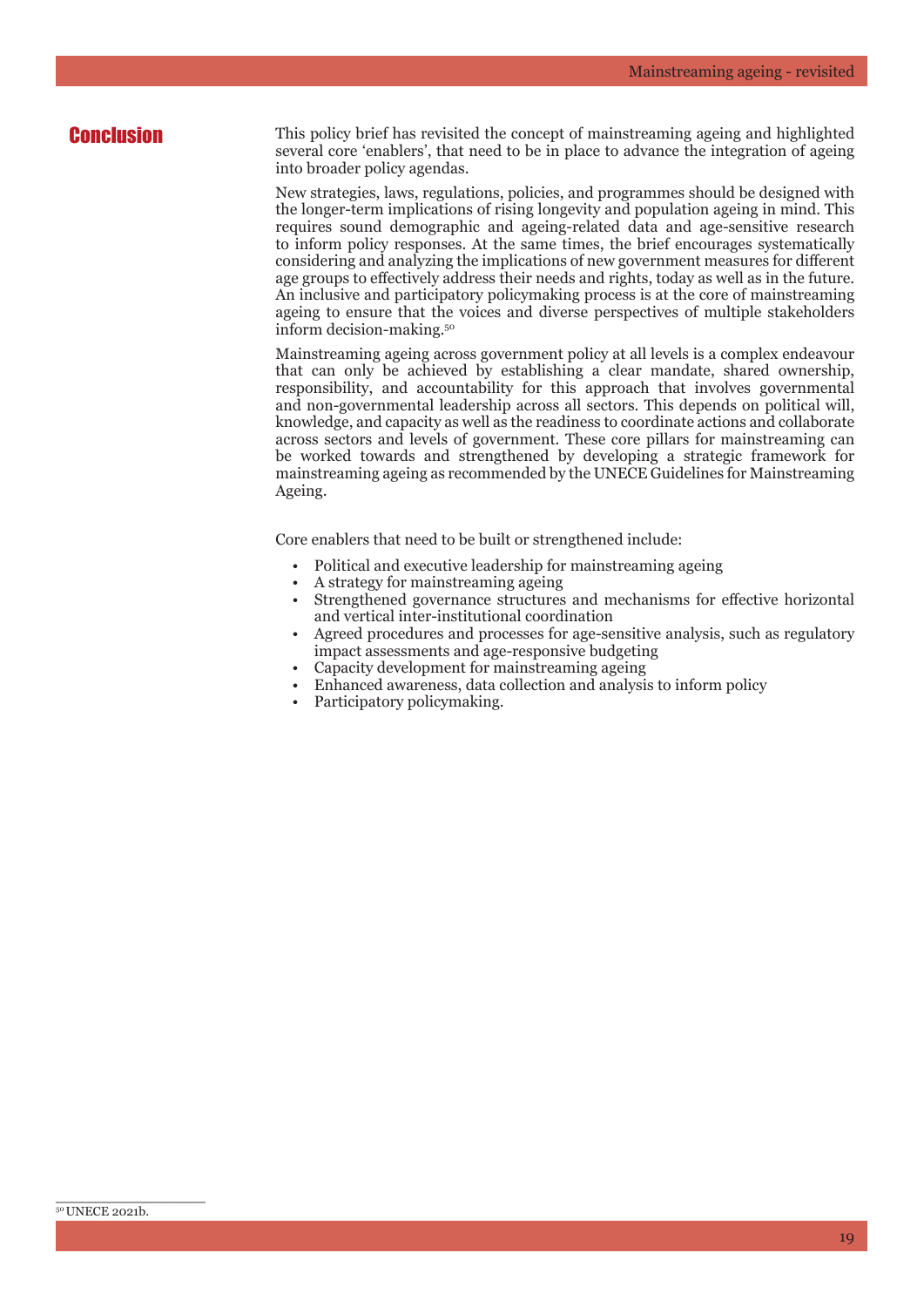#### **References**

Arévalo, Berti, Caretta and Eckefeld (2019). The Intergenerational Dimension of Fiscal Sustainability https://ec.europa.eu/info/sites/default/files/economy-finance/dp112\_en\_0.pdf

Department of Children and Youth Affairs (Ireland) (2015) National Strategy on Children and Young People's Participation in Decision-making, 2015 – 2020. Dublin: Government Publications. Available at: www.dcya.ie

Department of Children and Youth Affairs (Ireland) (2015) National Strategy on Children and YoungPeople's Participation in Decision-making, 2015 – 2020. Dublin: Government Publications. Available at: www.dcya.ie

Department of Justice and Equality (Ireland) (2012) How to Conduct a Disability Impact Assessment. Guidelines for Government Departments. Disability Impact Assessment Guidelines 05.03.2012. Available online at: https://www.justice.ie/en/JELR/20120305%20DIA%20Guidelines.pdf/Files/20120305%20DIA%20Guidelines.pdf

Downes, R. and S. Nicol (2020) 'Designing and implementing gender budgeting - a path to action', OECD Journal on Budgeting, vol. 20/2, https://doi.org/10.1787/689198fa-en

European Institute for Gender Equality (2016) Gender Impact Assessment. Gender Mainstreaming Toolkit. Available at https://eige.europa.eu/sites/default/files/mh0416171enn.pdf

European Commission (2020) European Commission Report on the Impact of Demographic Change. https://ec.europa.eu/info/sites/default/files/demography\_report\_2020\_n.pdf

European Commission (2021a) The Demographic landscape of EU Territories: Challenges and opportunities in diversely ageing regions. Available online at https://publications.jrc.ec.europa.eu/repository/handle/JRC123046

European Commission (2021b) The 2021 Ageing Report. Economic & Budgetary Projections for the EU Member States (2019 – 2070). Institutional Paper 148. May 2021

European Commission (2021c) Green Paper on Ageing. Fostering solidarity and responsibility between generations. COM (2021) 50 final. https://ec.europa.eu/info/sites/default/files/1\_en\_act\_part1\_v8\_0.pdf

European Commission (2021d) Green paper on ageing – Public consultation Synopsis Report. Commission Staff Working Document. https://ec.europa.eu/info/sites/default/files/swd\_2021\_282\_en.pdf

European Union Agency for Fundamental Rights. Child rights impact assessment. Website: https://fra.europa.eu/en/content/child-rights-impact-assessment

Federal Ministry for Family Affairs, Senior Citizens, Women and Youth (Germany), Ministry of Labour, Solidarity and Social Protection (Portugal), and Ministry of Labour, Family, Social Affairs and Equal Opportunities (Slovenia) (2020). Trio Presidency Declaration on Ageing. Available online at: https://www.bmfsfj.de/resource/blob/163906/ c2173339af6c7568dbd168b29a31b06e/trio-presidency-declaration-on-ageing-data.pdf

Ministry of Social Affairs and Health (Finland) (2020) National Programme on Ageing 2030: For an age-competent Finland. Helsinki 2020. Available online at

https://julkaisut.valtioneuvosto.fi/bitstream/handle/10024/162596/STM\_2020\_38\_J.pdf?sequence=1&isAllowed=y

OECD 2021. OECD Regulatory Policy Outlook 2021. Available online at: https://doi.org/10.1787/38b0fdb1-en

OECD 2018. Youth Stocktaking Report. Engaging and empowering youth in OECD countries – How to bridge the "governance gap". https://www.oecd.org/gov/youth-stocktaking-report.pdf

UN DESA 2019 Ageing-related Policies and Priorities in Voluntary National Reviews (2016-2019). Available online https://www.un.org/development/desa/ageing/wp-content/uploads/sites/24/2019/12/Briefing-Paper\_VNRs-and-OPs-2019.pdf

UNDESA World Population Ageing 2019: Highlights. Available at https://www.un.org/en/development/desa/ population/publications/pdf/ageing/WorldPopulationAgeing2019-Highlights.pdf

UNDESA World Population Ageing 2020: Highlights. Available at https://www.un.org/development/desa/pd/sites/ www.un.org.development.desa.pd/files/undesa\_pd-2020\_world\_population\_ageing\_highlights.pdf

UNECE 2009. Mainstreaming Ageing. Policy Brief on Ageing No. 1 Available at www.unece.org/policy-briefs

UNECE 2016. Recommendations on Ageing-related Statistics. Available at https://unece.org/DAM/stats/ publications/2016/ECECESSTAT20164\_ENG\_web.pdf

UNECE 2017. Realizing the potential of living longer. UNECE Policy Brief on Ageing No. 19. Available at www.unece.org/policy-briefs

UNECE 2019. The challenging roles of informal carers. UNECE Policy Brief on Ageing No. 20. Available at www.unece.org/policy-briefs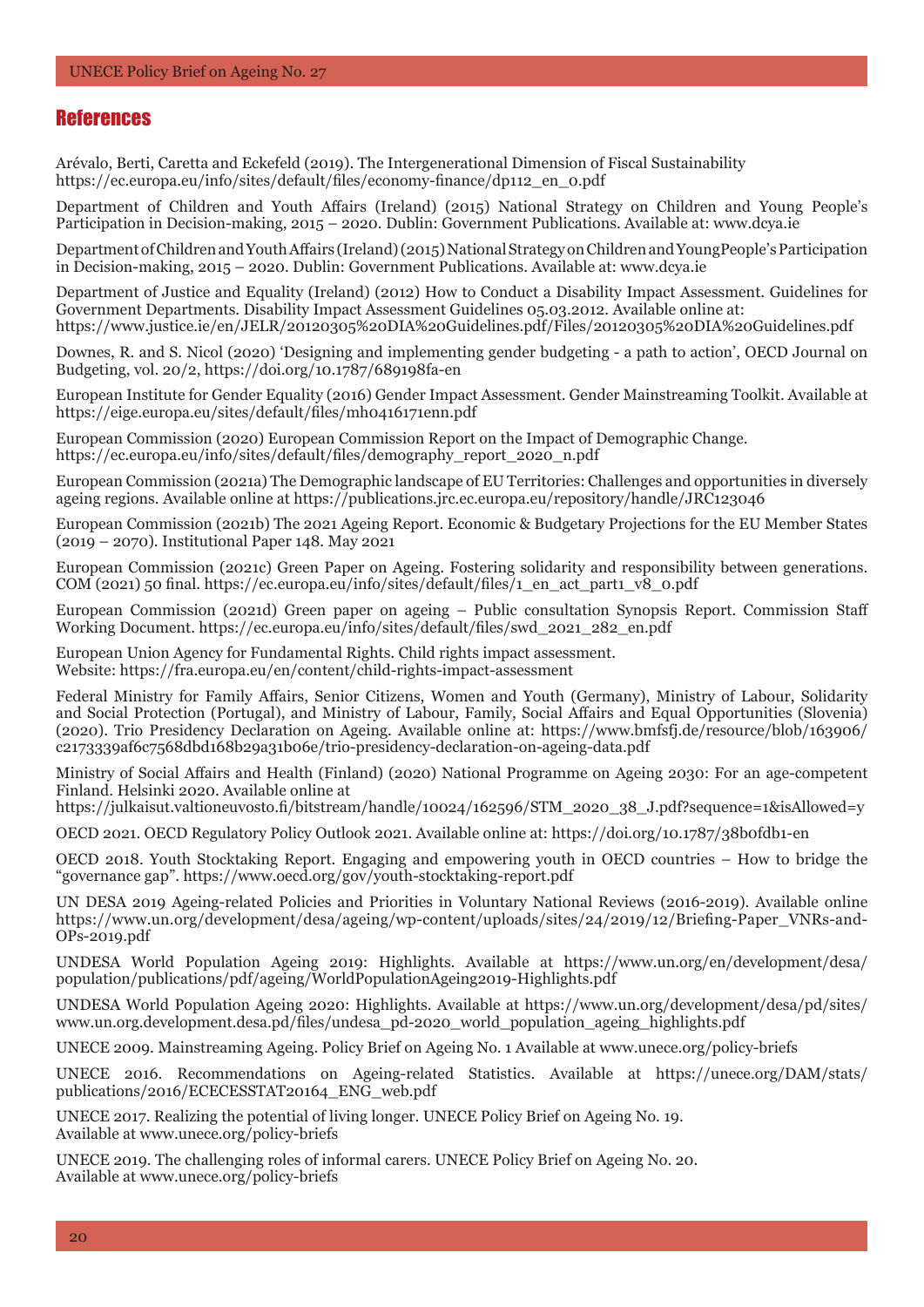UNECE 2020. Ageing in sustainable and smart cities. UNECE Policy Brief on Ageing No. 24. Available at www.unece.org/policy-briefs

UNECE 2021a. Guidelines for Mainstreaming Ageing. Available at www.unece.org/mainstreaming-ageing

UNECE 2021b. Meaningful participation of older persons and civil society in policymaking: designing a stakeholder engagement and participation process. Guidance note. Available at www.unece.org/mainstreaming-ageing

UNECE 2021c. Political commitment. How to build the case for a Strategic Framework for Mainstreaming Ageing. UNECE Toolkit on Mainstreaming Ageing. Available at www.unece.org/mainstreaming-ageing

UNECE 2021d. Stakeholder analysis. How to map, analyse, and engage stakeholders in the development of a Strategic Framework for Mainstreaming Ageing? UNECE Toolkit on Mainstreaming Ageing. Available at www.unece.org/mainstreaming-ageing

UNECE 2021e. What is mainstreaming ageing? The concept explained. UNECE Toolkit on Mainstreaming Ageing. Available at www.unece.org/mainstreaming-ageing

UNFPA 2020. Demographic Resilience Programm for Europe & Central Asia. Pathways for societies to thrive in a world of rapid demographic change.

Available at https://eeca.unfpa.org/en/publications/demographic-resilience-programme-europe-central-asia

United Nations, HelpAge International and AARP. 2017. Ageing Older Persons and the 2030 Agenda for Sustainable Development, New York. https://www.un.org/development/desa/ageing/wp-content/uploads/sites/24/2017/07/ UNDP\_AARP\_HelpAge\_International\_AgeingOlderpersons-and-2030-Agenda-2.pdf

#### **International Policy Frameworks**

Madrid International Plan of Action on Ageing (MIPAA) (2002). Avaiable at https://unece.org/population/ageing

UNECE Regional Implementation Strategy for the Madrid International Plan of Action on Ageing (RIS/MIPAA) (2002) Avaiable at https://unece.org/population/ageing

Transforming our World: the 2030 Agenda for Sustainable Development. A/RES/70/11. Available at https://www.un.org/ga/search/view\_doc.asp?symbol=A/RES/70/1&Lang=E

#### **MIPAA20 Reports**

National Reports on the fourth review and appraisal cycle of the implementation of MIPAA/RIS - Available at https://unece.org/mipaa20-country-reports.

#### **Country Notes on Mainstreaming Ageing**

In 2019-2020, UNECE member States shared national mainstreaming policies and approaches as part of a region-wide stocktaking exercise on mainstreaming ageing strategies, structures, methods and tools. The Country Notes informed the development of the UNECE Guidelines for Mainstreaming Ageing. Available at www.unece.org/mainstreaming-ageing.

#### RNX<sub>2</sub>

#### UNECE Resources on Mainstreaming Ageing

UNECE supports the implementation of MIPAA/RIS through mainstreaming ageing in public policies. Activities span awareness-raising, the promotion of ageing-related and age- and sex-disaggregated data collection and analysis through the Active Ageing Index and Generations & Gender Programme, tailored Roadmaps for Mainstreaming Ageing and general guidance on mainstreaming approaches and methodologies through guidelines and tools.

Roadmaps for Mainstreaming Ageing have so far been prepared for Armenia, Belarus, Georgia and the Republic of Moldova.

Capacity-building workshops and the development of training materials are the current focus of work to strengthen national capacity for mainstreaming ageing.

More details and resources can be found on the UNECE Resource Page on Mainstreaming Ageing: **www.unece.org/mainstreaming-ageing**.